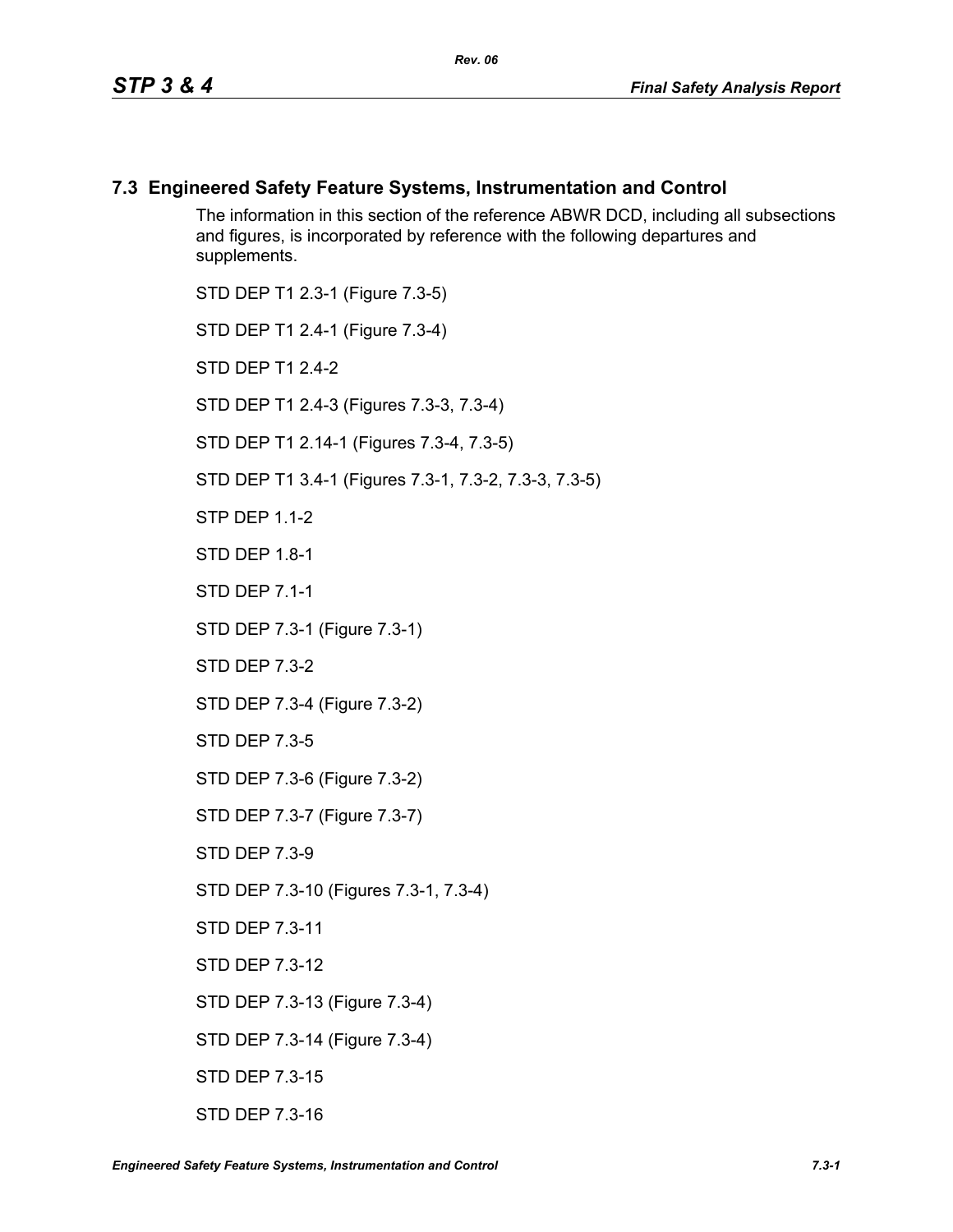STD DEP 7.3-17

STD DEP 7.7-2

STD DEP Admin (Figure 7.3-5)

# **7.3.1 Description**

# **7.3.1.1 System Descriptions**

STD DEP 1.8-1

*This subsection describes the instrumentation and controls for the various engineered safety features (ESF) systems. It provides design basis information as called for by IEEE-* 279 603 *and provides reference to system diagrams which are included in the Safety Analysis Report.*

# **7.3.1.1.1.1 High Pressure Core Flooder System Instrumentation and Controls**

STD DEP T1 3.4-1

STD DEP 7.1-1

STD DEP 7.3-1

STD DEP Admin

*(2)* Supporting Systems (Power Supplies)

*Supporting systems for the HPCF I&C consist only of the instrumentation, logic and motive power supplies. The controls instrumentation and logic power is obtained from the SSLC* Class 1E 125 VDC *Division 2 and 3, 120 VAC UPS buses (Section 8.3). The logic power is as described in Section 7.2 for the RPS portion of the SSLC* Reactor Trip and Isolation System (RTIS)*.*

- *(3) Equipment Design*
	- *(a) (w)Initiating Circuits*

*Reactor vessel low water level is monitored by four level transmitters (one in each of the four electrical divisions) that sense the difference between the pressure due to a constant reference leg of water and the pressure due to the actual height of water in the vessel. Each level transmitter provides an input to local multiplexer units which perform signal conditioning and* a remote digital logic controller (RDLC) for *analog-to-digital conversion. The formatted, digitized sensor input is*  transmitted *with other sensor signals over an optical fiber data link to the logic processing units in the main control room. All four transmitter signals are fed into the two-out-of-four logic for each of the two divisions (II & III). The initiation logic for HPCF sensors is shown in Figure 7.3-1.*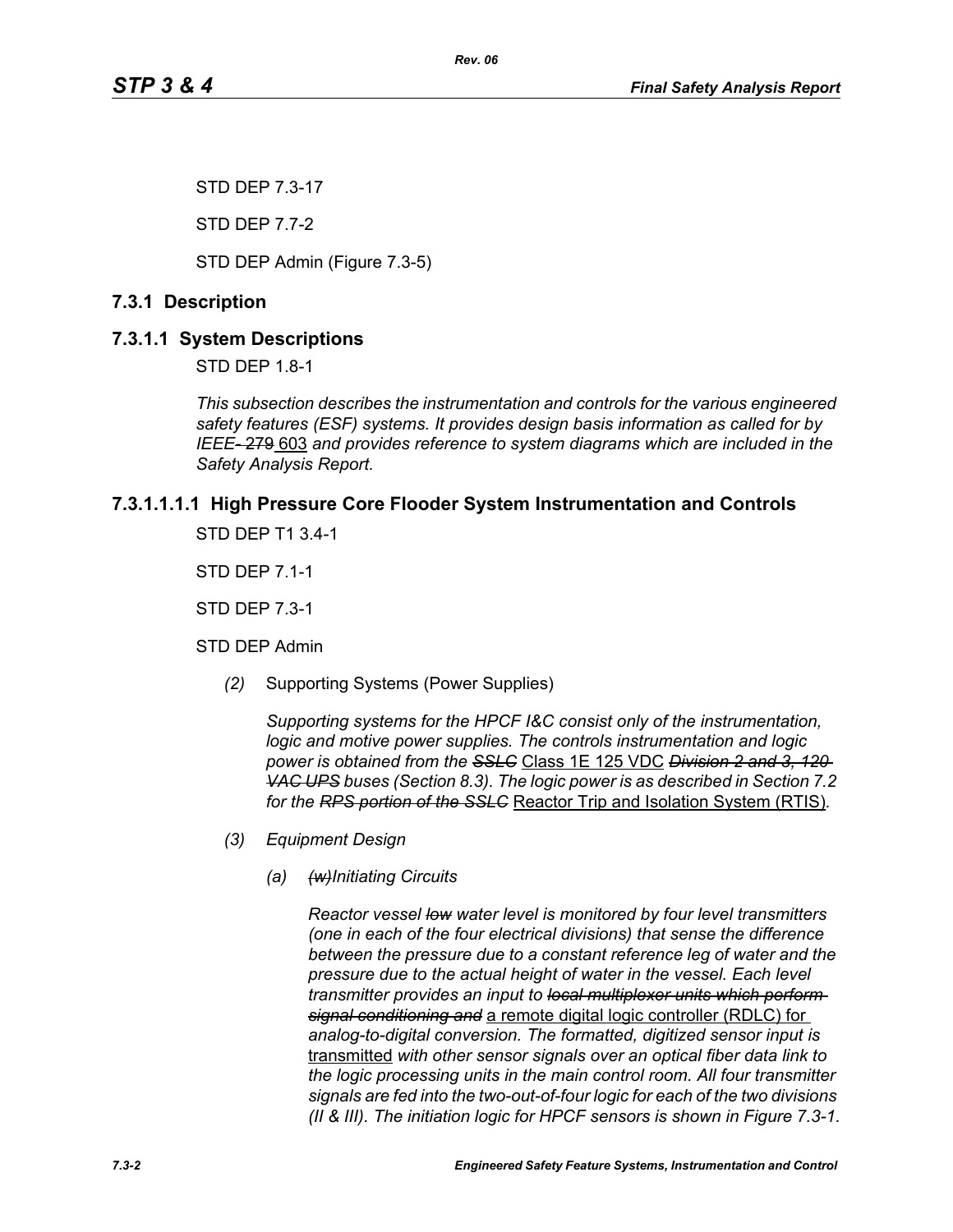*The HPCF System is initiated on receipt of a reactor vessel low water level signal (Level 1.5) or drywell high-pressure signal from the trip logic. The HPCF System reaches its design flow rate within 36 seconds of receipt of initiation signal* in a time interval consistent with Table 6.3-1*. Makeup water is discharged to the reactor vessel until the reactor high water level is reached. The HPCF System then automatically stops flow by closing the injection valve if the high water level signal is available.*

*(d) Redundancy and Diversity*

The following standard supplement provides reference to additional information.

For additional diverse HPCF features to mitigate potental commonmode failure conditions, see the discussion in Subsection 7C.5.

*(e) Actuated Devices*

*The HPCF valves must be opened sufficiently to provide design flow rate within 36 seconds from receipt of the initiation signal* the time interval consistent with Table 6.3-1.

*(f) Separation*

*Separation within the ECCS is such that no single design basis event, in conjunction with an additional single failure, can prevent core cooling when required. Control and electrically driven equipment wiring is segregated into three separate electrical divisions, designated I, II and III (Figure 8.3-1).* Initiation sensor inputs are from all four divisions. *HPCF is a two-division system utilizing Divisions II and III. HPCF control logic, cabling, manual controls and instrumentation are arranged such that divisional separation is maintained. System separation and diesel loading are shown in Table 8.3-1.*

*(g) Testability*

*The high-pressure core flooder (HPCF) instrumentation and control system is capable of being tested during normal unit operation to verify the operability of each system component. Testing of the initiation transmitters which are located outside the drywell is accomplished by valving out each transmitter, one at a time, and applying a test pressure source. This verifies the operability of the transmitter, as well as the calibration range. The analog sensor inputs are calibrated at the analog inputs of the remote multiplexing units RDLCs. With a division-ofsensors bypass in place, calibrated, variable signals are injected in place of the sensor signals and monitored at the SSLC* ELCS *control room panels for linearity, accuracy, fault response, and downscale and upscale trip response.*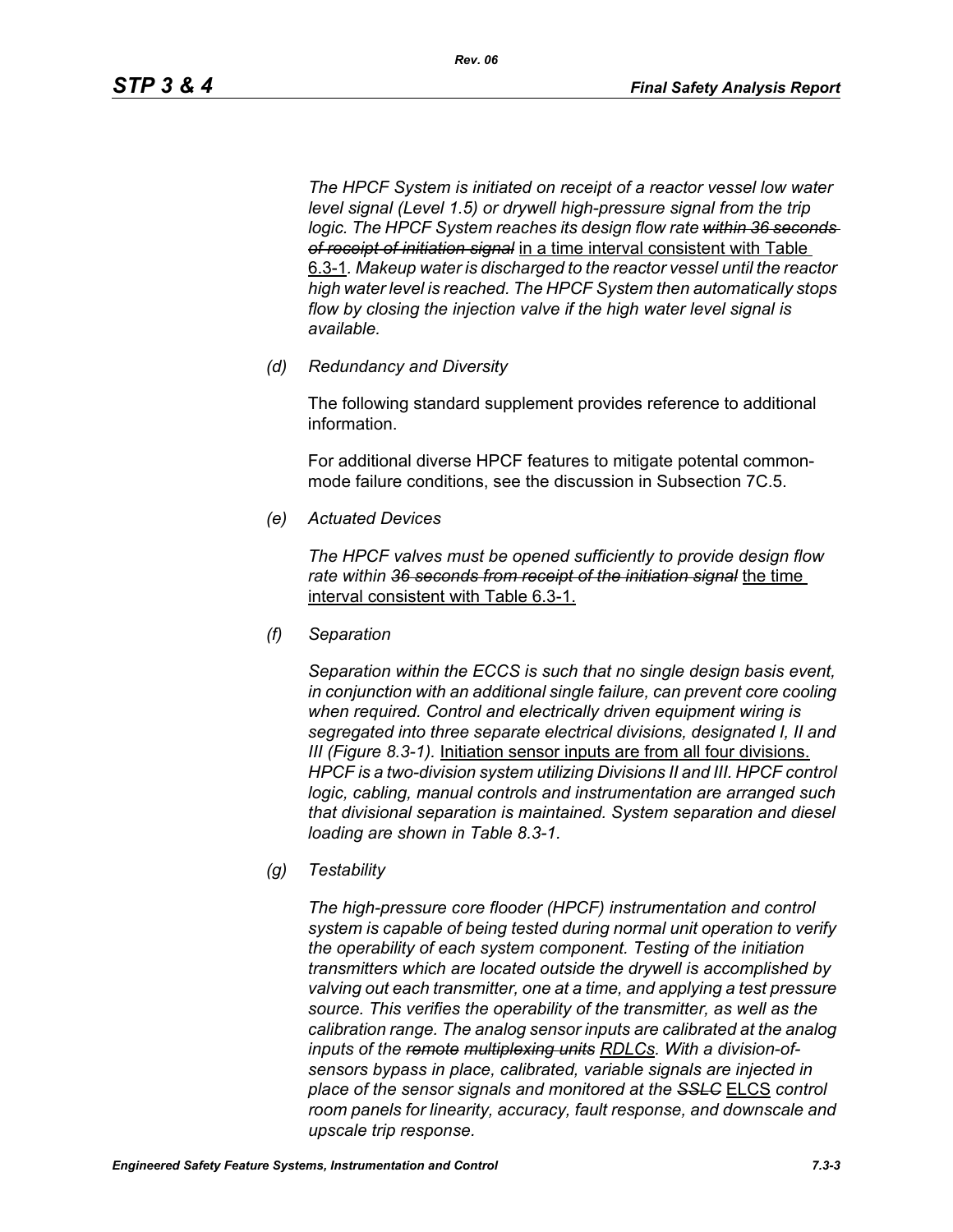*Testing for functional operability of the control logic is accomplished by means of continuous automatic self-testing. The automatic system selftest* as *discussed in Subsection 7.1.2.1.6 is also applicable for HPCF.*

*(i) Operational Considerations*

*See Chapter 16 for setpoints and margins.*Chapter 16 describes the methods for calculating setpoints and margins.

*(j) Parts of System Not Required for Safety*

*Rev. 06*

*The non-safety-related portions of the HPCF System include the annunciators and the* plant *computer* functions (PCFs)*. Other instrumentation considered non-safety-related are those indicators which are provided for operator information but are not essential to correct operator action.*

#### **7.3.1.1.1.2 Automatic Depressurization Subsystem Instrumentation and Controls**

- STD DEP T1 3.4-1
- STD DEP 7.1-1
- STD DEP 7.3-2
- STD DEP 7.3-4
- STD DEP 7.3-5
- STD DEP 7.3-6
- STD DEP 7.3-7
- STD DEP 7.3-16
- STD DEP 7.7-2
- STD DEP Admin
	- *(1) System Identification*

*Automatic safety/relief valves (SRVs) are installed on the main steamlines inside the drywell. The valves can be actuated in two ways: (1) they will relieve pressure by actuation with electrical power* by pneumatic action *or (2) by mechanical actuation without power. The suppression pool provides a heat sink for steam relieved by these valves. Relief valve operation may be controlled manually from the control room to hold the desired reactor pressure. Eight of the SRVs are designated as Automatic Depressurization Subsystem (ADS) valves and are capable of operating from either ADS logic*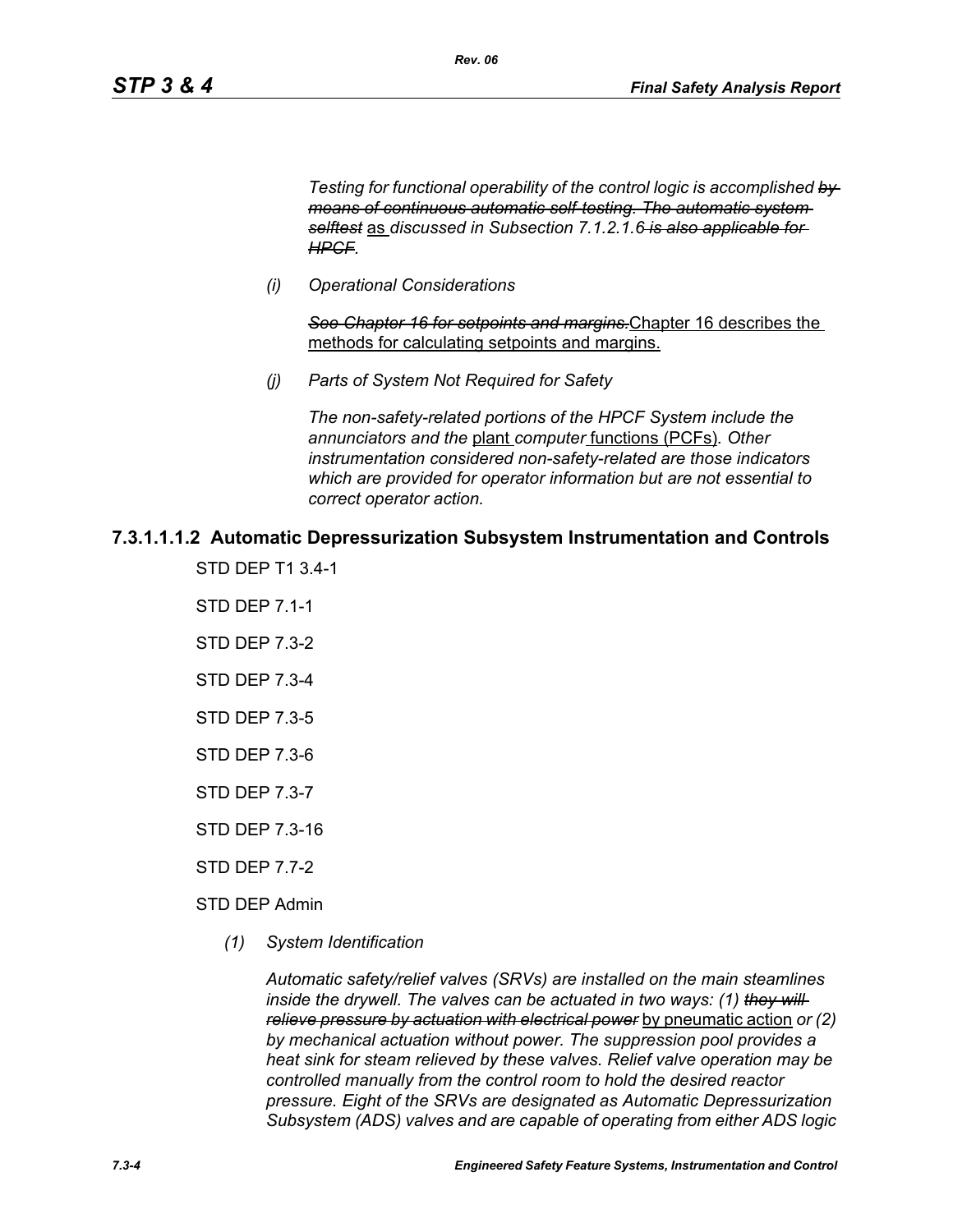*or safety/relief logic signals. The safety/relief logic is discussed in Paragraph (4). Automatic depressurization by the ADS is provided to reduce the pressure during a loss-of-coolant accident in which the HPCF and RCIC Systems are unable to restore vessel water level. This allows makeup of core cooling water by the low pressure makeup system (RHR/LP flooding mode).*

*(3) Equipment Design*

*The ADS accumulators are sized to operate the SRV one time at drywell design pressure or five times at normal drywell pressure, following failure of the pneumatic supply to the accumulator. Sensors provide inputs to local multiplexer units which perform signal conditioning and* an RDLC for *analogto-digital conversion. The formatted, digitized sensor inputs are multiplexed* transmitted *with other sensor signals over an optical data link to the logic processing units in the main control room. All four transmitter signals are fed into the two-out-of-four logic for each of two divisions, either of which can actuate the ADS. Station batteries and SSLC* ELCS *power supplies energize the electrical control circuitry. The power supplies for the redundant divisions are separated to limit the effects of electrical failures. Electrical elements in the control system energize to cause the relief valves to open.*

*(b) Logic and Sequencing*

*Two parameters of initiation signals are used for the ADS: drywell high pressure and reactor vessel low-low water* below *level (Level 1)* or reactor vessel water below Level 1 alone after a time delay*. Two-out-offour of each set of signals must be present throughout the timing sequence to cause the SRVs to open. Each parameter separately seals itself in and annunciates following the two-out-of-four logic confirmation. Low Water Level 1 is the final sensor to initiate the ADS.*

*After receipt of the initiation signals and after a delay provided by time delay elements, each of the two solenoid pilot gas valves is energized. This allows pneumatic pressure from the accumulator to act on the gas cylinder operator. The gas cylinder operator opens and holds the relief valve open. Lights in the main control room indicate when the solenoidoperated pilot valves are* gas cylinder operator is *energized to open*ed or closed for *a safety/relief valve. Linear variable differential transformers (LVDTs)* Limit switches *mounted on the* gas cylinder *valve operators verify each valve position to the Performance Monitoring and Control System (PMCS)* plant computer function (PCF)*, and the annunciators.*

*Manual reset circuits are provided for the ADS initiation signal and the two parameter sensor input logic signals. An attempted reset has no effect if the two-out-of-four initiation signals are still present from each parameter (high drywell pressure and low-low reactor water level* below Level 1*). However, a keylocked* an *inhibit switch is provided for each*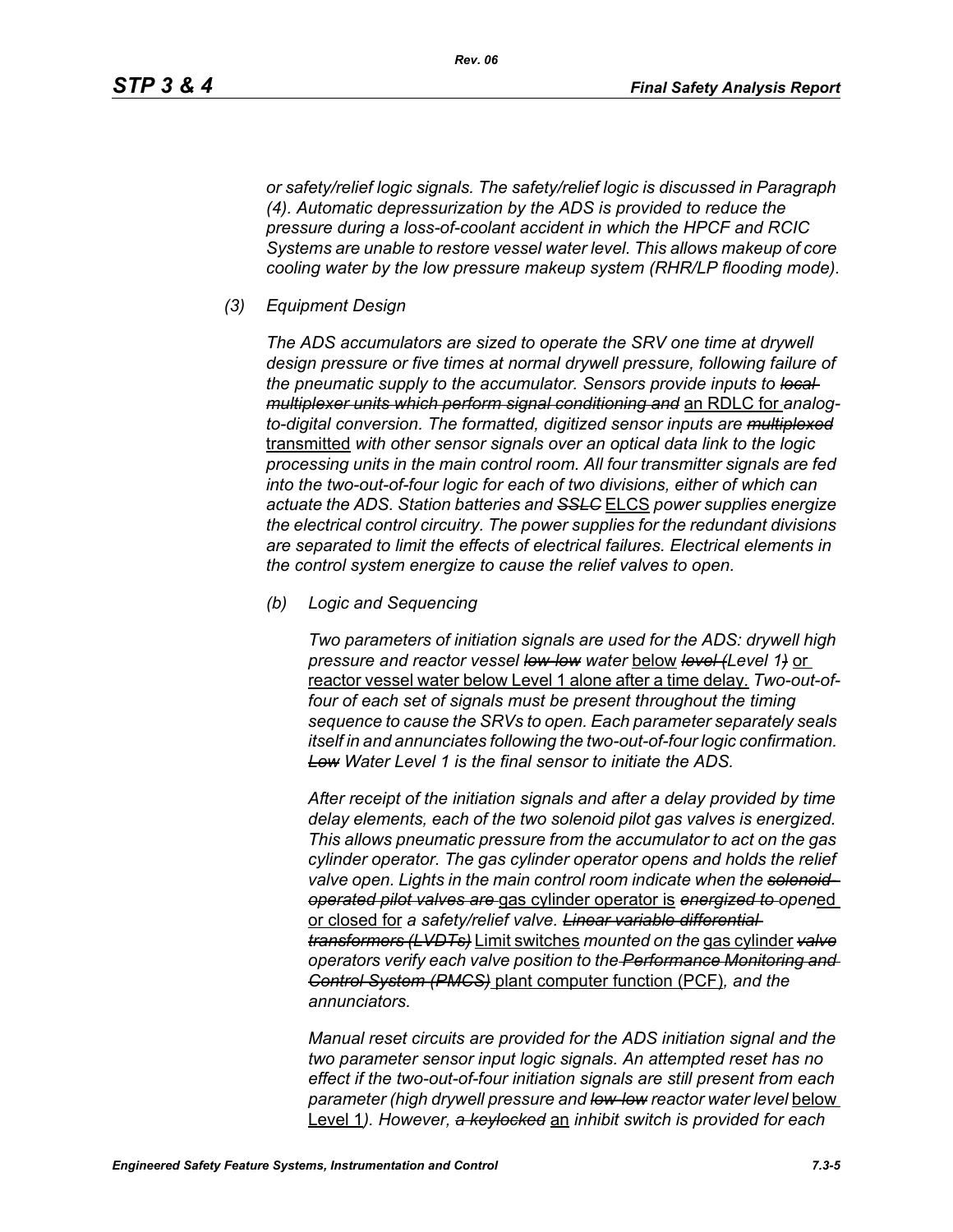*division which can be used to take one ADS division out of service for testing or maintenance during plant operation. This switch is ineffective once the ADS timers have timed out and thus cannot be used to abort and reclose the valves once they are signalled to open. The inhibit mode is continuously annunciated in the main control room.*

*For anticipated transient without scram (ATWS) mitigation, the ADS has an automatic and manual inhibit of the automatic ADS initiation. Automatic initiation of ADS is inhibited unless there is a coincident low reactor water level signal and an average power range monitors (APRMs) ATWS permissive signal* whenever potential ATWS conditions exist as indicated by APRMs not being down scale*. There are main control room switches for the manual inhibit of automatic initiation of ADS.*

*(c) Bypasses and Interlocks*

*There is one manual ADS inhibit switch in the control room for each ADS logic and control division which will inhibit ADS initiation, if ADS has not initiated. The primary purpose of the inhibit switch is to remove one of the two ADS logic and control divisions from service for testing and maintenance during plant operation. The ADS is interlocked with the HPCF and RHR Systems by means of pressure sensors located on the discharge of these pumps. Manual ADS bypasses the timers and immediately opens the ADS valves, provided the ECCS pump(s) running permissives are present. The rotating collar permissives and duality of button sets* need to rotate the collar before depressing the pushbutton, *combined with annunciators*, *assure manual initiation of ADS to be a deliberate act.*

*(d) Redundancy and Diversity*

*The ADS is initiated by high drywell pressure and/or low reactor vessel water* below *level* Level 1*. The initiating circuits for each of these parameters are redundant as described by the circuit description of this section. Diversity is provided by the HPCF System* and RCIC Systems.

*(f) Separation*

*Separation of the ADS is in accordance with criteria stated in Section 7.1. ADS is a Division I (ADS 1) and Division II (ADS 2) system, except that only one set of relief valves is supplied. Each ADS relief valve can be actuated by any one of three solenoid pilot valves supplying nitrogen gas to the relief valve gas piston operators. One of the ADS solenoid pilot valves is operated by Division I logic and the other by Division II logic. The third solenoid pilot is used for non-ADS operation.* The non-ADS SRV function solenoid pilot valves are powered from Division I, II or III Class 1E DC bus. *Control logic manual controls and instrumentation are mounted so that Division I and Division II*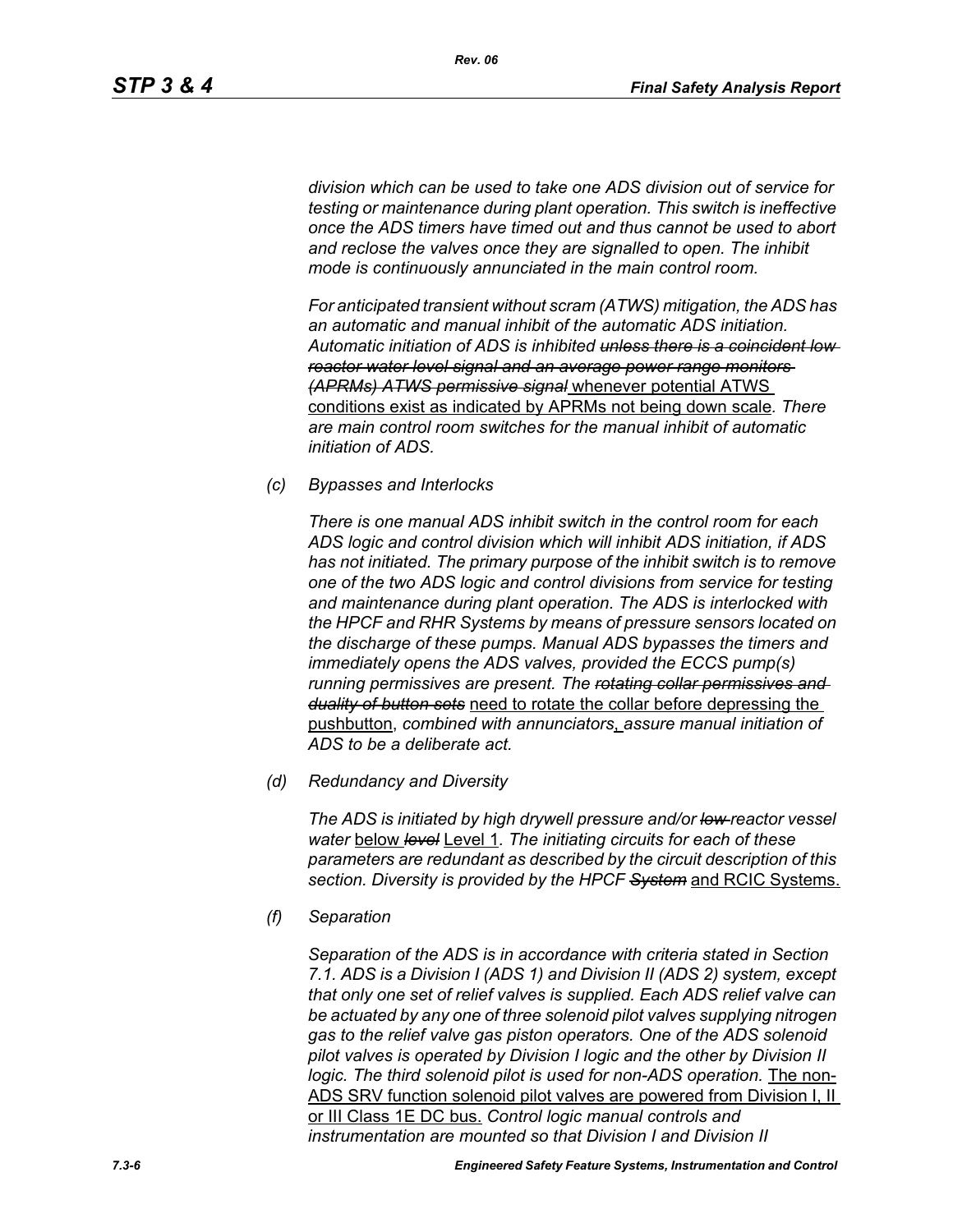*separation is maintained. Separation from Divisions III and IV is likewise maintained.*

*(g) Testability*

*The ADS has two complete control logics, one in Division I and one in Division II. Each control logic has two circuits, both of which must operate to initiate ADS. Both circuits contain time delay logic to give the HPCF System an opportunity to restore water level. The ADS instrument channels signals are verified by cross comparison between the channels which bear a known relationship to each other. Indication for each instrument channel is available on displays associated with the*  **SSLC** ELCS. The logic is tested continuously by automatic self-test*circuits. The STS (*SSLC testing, as described in *the sixth test), discussed in RPS testability (Subsection 7.1.2.1.6) is also applicable here for the ADS. The instrument channels are* manually verified in accordance with Technical Specification requirements*automatically verified every ten minutes.Testing of ADS does not interfere with automatic operation if required by an initiation signal. The pilot solenoid valves can* also *be tested when the reactor is not pressurized.*

*(h) Environmental Considerations*

*The signal cables, solenoid valves, SRV operators and accumulators, and RV low-water level instrument lines are the only essential I&C equipment for the ADS located inside the drywell. These items will operate in the most severe environment resulting from a design basis LOCA (Section 3.11). Gamma and neutron radiation is also considered in the selection of these items. Equipment located outside the drywell (viz., the RPV level and DW pressure transmitters and multiplex* data communication *interfaces) will also operate in their normal and accident environments.*

*(i) Operational Considerations*

*A temperature element is installed on the SRV discharge piping several*  feet from the valve body. The temperature element provides input to  $a$ *multipoint recorder and interfaces with the PMCS computer* historian function *in the control room to provide a means of detecting SRV leakage during plant operation. When the temperature in any SRV discharge pipeline exceeds a preset valve, an alarm is sounded in the main control room. The alarm setting is enough above normal rated power drywell ambient temperatures to avoid spurious alarms, yet low enough to give early indication of SRV leakage.*

*Refer to Chapter 16 for setpoints and margin.*Chapter 16 describes the methods for calculating setpoints and margins.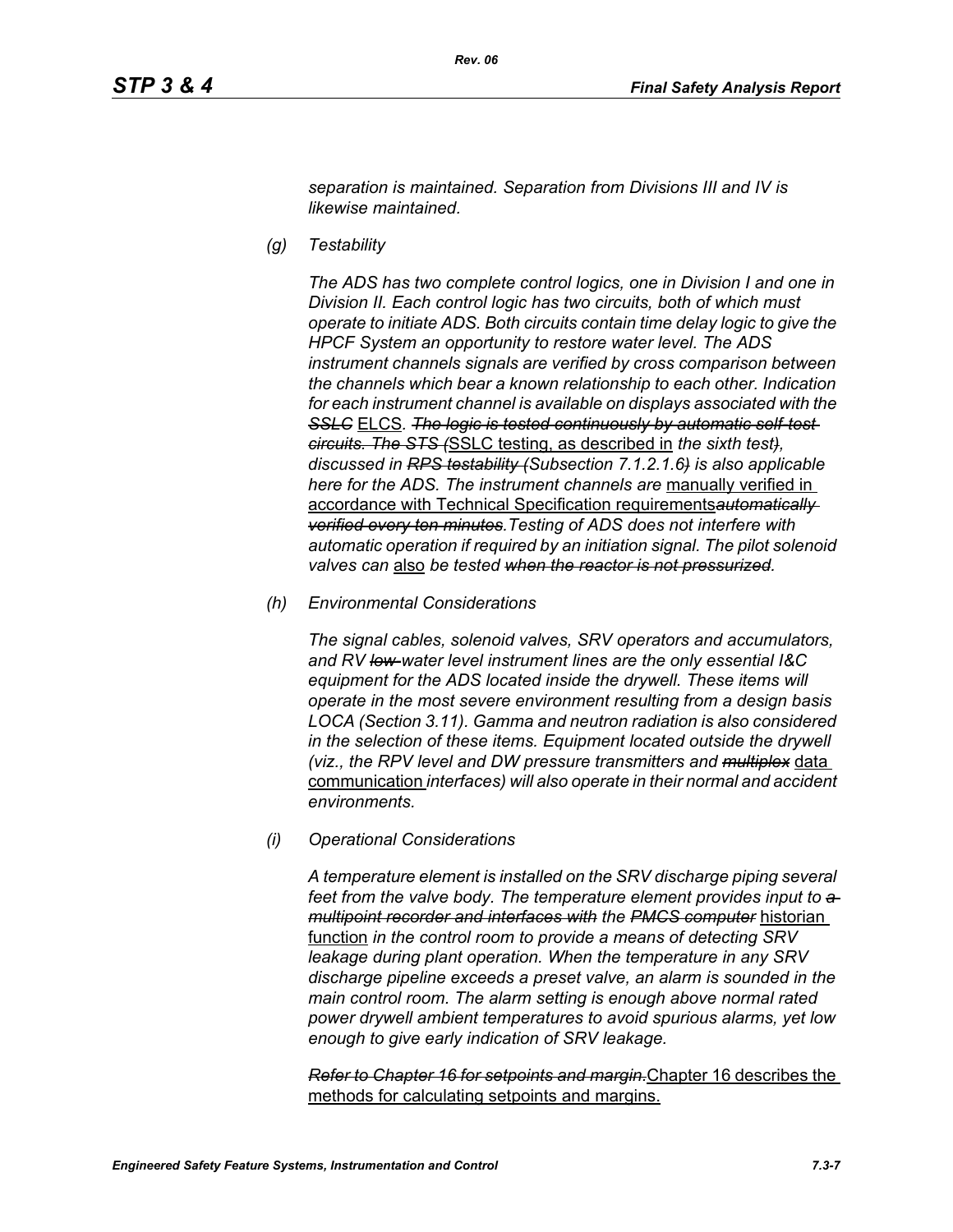*(j) Parts of System Not Required for Safety*

*The non-safety-related portions of the ADS include the annunciators and the computer*PCF*. Other instrumentation considered non-safetyrelated are those indicators which are provided for operator information, but are not essential to correct operator action.*

#### **7.3.1.1.1.3 Reactor Core Isolation Cooling (RCIC) System—Instrumentation and Controls**

STD DEP T1 2.4-3

STD DEP T1 3.4-1

STD DEP 7.1-1

STD DEP Admin

*(3) Power Sources*

*The RCIC System is* primarily *powered by the Division I 125 VDC system*. *except,* Exceptions include *for the isolation valves for steam supply.* the *Inboard* inboard *isolation valves* (including the steam line warm-up valve) which *are powered by 480 VAC Division I and* the *outboard* steam supply isolation valve is *valves are powered by 125 VDC Division II.* The logic power is as described in Section 7.1 for ELCS.

#### *(4) Equipment*

*When actuated, the RCIC System pumps demineralized water from the condensate storage tank to the reactor vessel. The suppression pool provides an alternate source of water. The RCIC System includes a 100% capacity steam-driven turbine which drives a 100% capacity pump assembly, turbine and pump accessories, piping, valves, and instrumentation necessary to implement several flow paths. The arrangement of equipment and control devices is shown in Figure 5.4-8 (RCIC P&ID).*

*Level transducers* transmitters *used for the initiation and* stopping RCIC *tripping and pressure transducers for isolation of the RCIC System are provided by the Nuclear Boiler System and are shared by other system channels within each division.* High drywell pressure signals are provided by the Nuclear Boiler System and are also shared by other system channels within each division. *They* These *are located on instrument panels outside the drywell but inside the containment* Reactor Building*. The only operating components of the RCIC System that are located inside the drywell are the inboard steamline isolation valve and the steamline warmup line isolation valve.*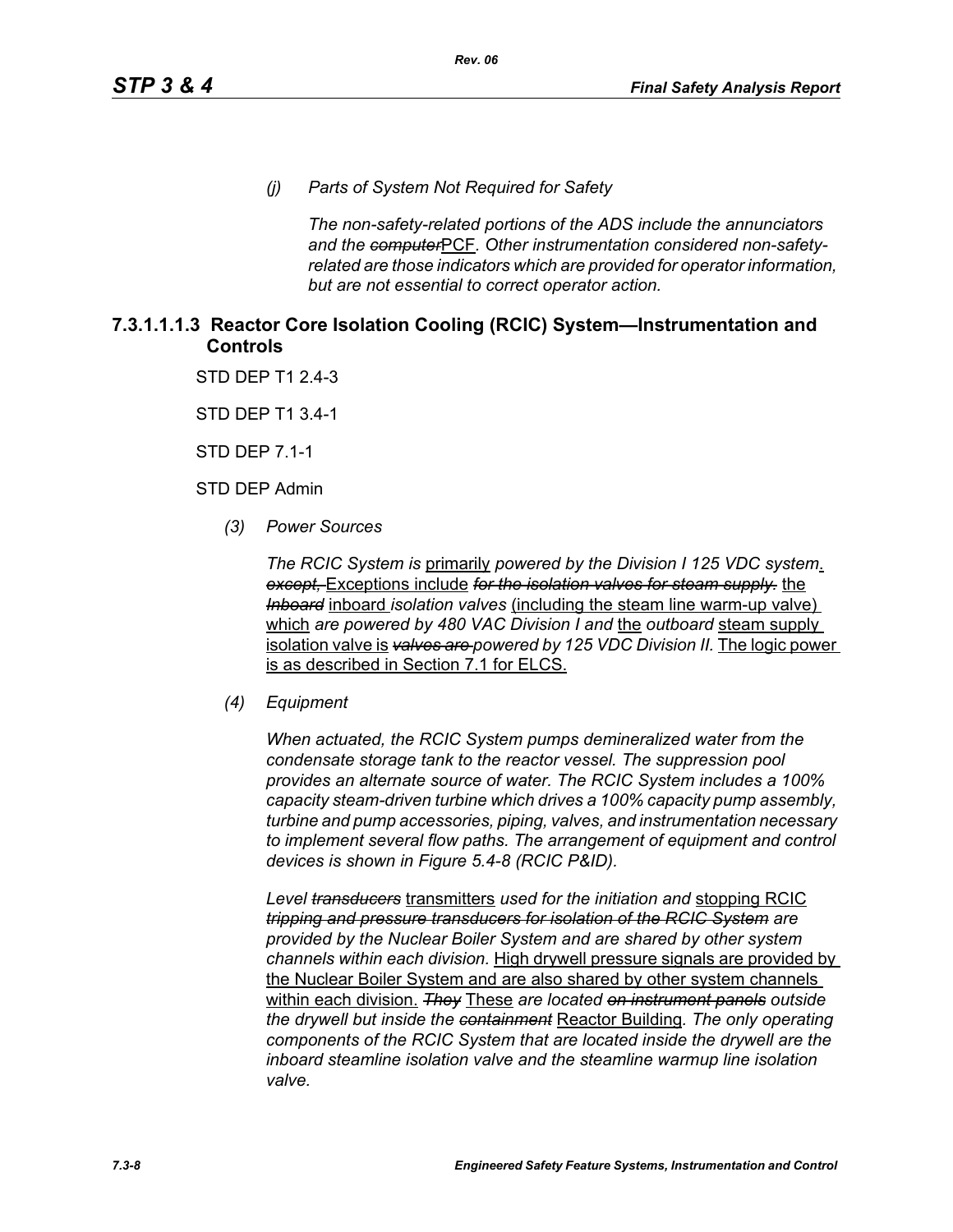*The rest of the RCIC System normal I&C components are located in the Reactor Building. Cables connect the sensors (via the multiplexed optical data links described in Appendix 7A)* (via the Essential Communication Function) *to control circuitry in the main control room. Control system details are shown in Figure 7.3-3.*

*A design flow functional test of the RCIC System may be performed during normal plant operation by drawing suction from the suppression pool and discharging through a full flow test return line to the suppression pool. The discharge valve to the reactor vessel remains closed during the test and reactor operation remains undisturbed. All components of the RCIC System are capable of individual functional testing during normal plant operation. Control system decisions will provide automatic return from test to operating mode if RCIC System initiation is required. There are three* two *exceptions:*

- *(i) The flow controller in manual mode. This feature provides operator flexibility during system operation.* Not used
- *(ii) Steam inboard/outboard isolation valves* are *closed. Closure of either or both requires operator action to properly sequence their opening (an alarm sounds when either of these valves leaves the fully open position).*
- *(iii) Breakers have been manually racked out of service. This condition is indicated in the main control room.*
- *(a) Initiating Circuits*

*The RCIC System is initiated upon receipt of a high drywell pressure signal or a reactor vessel low water level* Level 2 *signal. High drywell pressure is monitored by four shared pressure transmitters (one from each division) in the Nuclear Boiler System. Reactor vessel low water level is monitored by four shared level transducers* transmitters *(one from each of the four electrical divisions) in the NBS that sense the pressure difference between a constant reference leg of water and the actual height of water in the vessel.*

*Each transducer* transmitter *supplies a signal to a local multiplexer unit which performs signal conditioning and* for *analog-to-digital conversion (Appendix 7A). The formatted, digitized sensor inputs are multiplexed* transmitted *with other sensor signals over an optical data link to the logic processing units in the main control room. All four transmitter signals are fed into the two-out-of-four logic for RCIC initiation.*

*The sensing lines for the transducers* transmitters *are physically separated from each other and tap off the reactor vessel at each of the four quadrants of the containment structure associated with the appropriate electrical divisions.*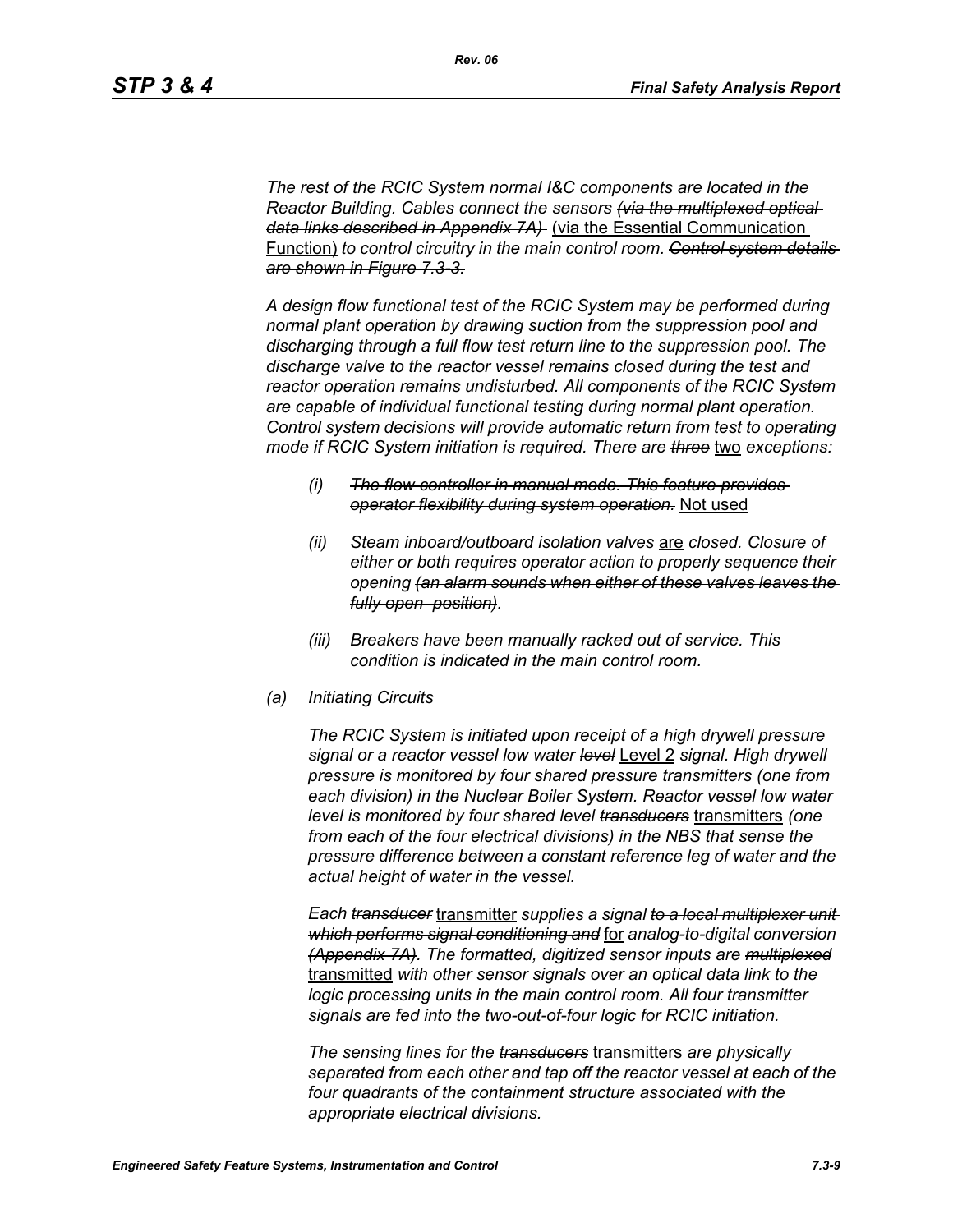*The RCIC System is initiated automatically after receipt of either of the two parameters just described and produces the design flow rate within 30 seconds* in a time interval consistent with Table 6.3-1*. The system then functions to provide design makeup water flow to the reactor vessel until the amount of water delivered to the reactor vessel is adequate to restore vessel level. The RCIC turbine will shut down*  automatically upon receipt of high reactor water level 8 *(two- out-of*four). The controls are arranged to allow manual startup, operation, and *shutdown.*

*The RCIC turbine is functionally controlled as shown in Figure 7.3-3 (RCIC IBD)* by an internal turbine flow controller*. The turbine governor limits the turbine speed and adjusts the turbine steam control valve* inlet *so that design pump discharge flow rate is obtained. The flow signal used for automatic control of the turbine is derived from a differential pressure measurement across a flow element in the RCIC System pump discharge line* within the turbine. All flow controls are internal to the combined turbine pump*.*

*The turbine is automatically shut down by tripping the turbine and closing the throttle valve if any of the following conditions are detected:*

- *(i) Turbine overspeed*
- *(ii) High turbine exhaust pressure*
- *(iii) RCIC auto-isolation signal*
- *(iv) Low pump suction pressure*
- *(v) Reactor vessel high water level (Level 8)*
- *(vi) Manual trip actuated* activated *by the operator (provided autoinitiating signal is not present)*

*Turbine overspeed indicates a malfunction of the turbine control mechanism. High turbine exhaust pressure indicates a* an *condition that threatens the physical integrity of* obstruction in *the exhaust line. Low pump suction pressure warns that cavitation and lack of cooling can cause damage to the pump which could place it out of service. A turbine trip* RCIC shutdown *is initiated for these conditions so that if the causes of the abnormal conditions can be found and corrected, the system can be quickly restored to service. Turbine overspeed is* first *detected by a standard turbine* an electrical overspeed sensor, and secondly by a throw-out pin *overspeed mechanical device. Four pressure sensors are used to detect high* High *turbine exhaust pressure; any one sensor can initiate turbine shutdown. One* Two *pressure sensor is* sensors can be *used to detect low RCIC System pump suction pressure (only one of*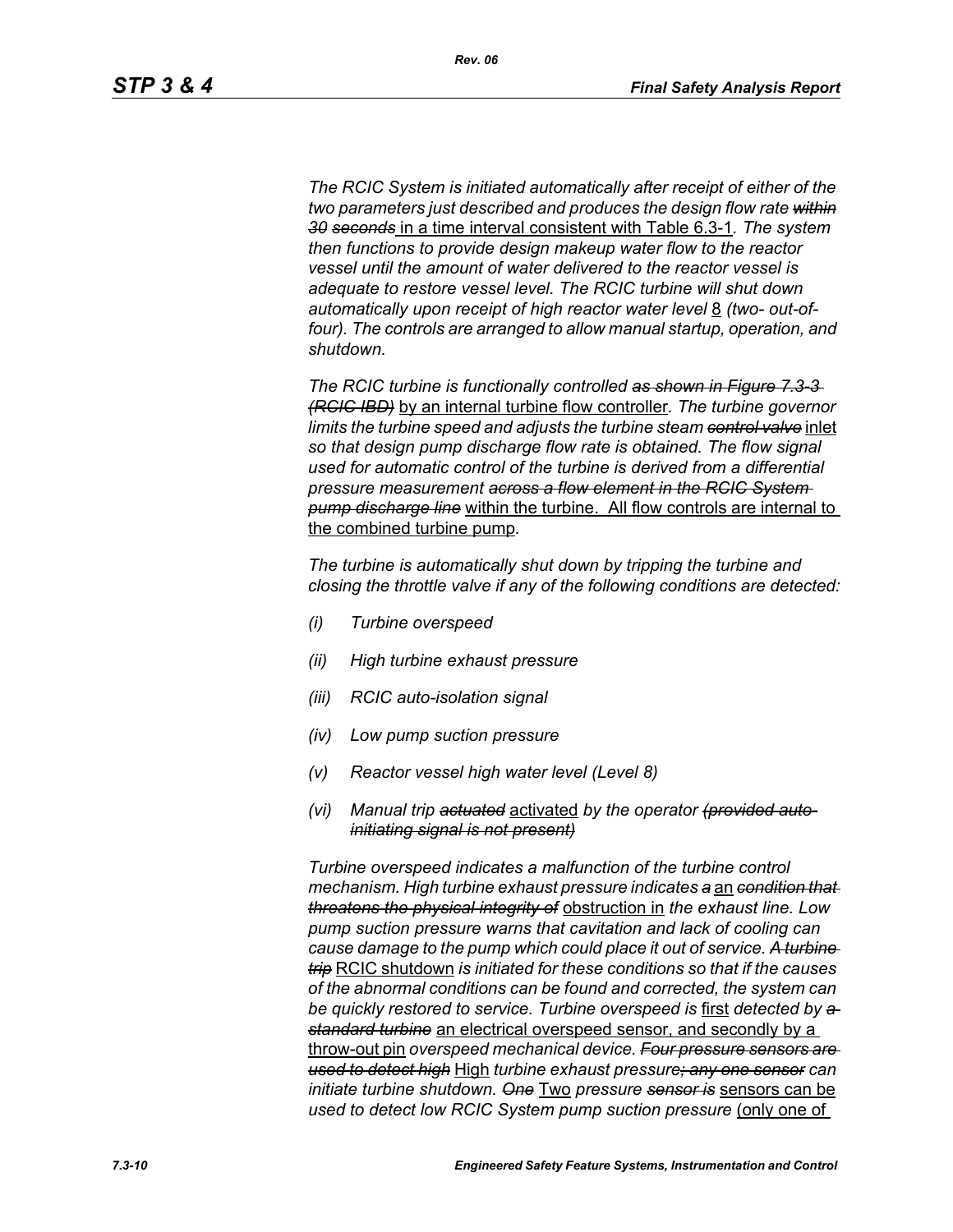these need to function since the logic is structured such that one can be in calibration at any time).

RCIC is automatically isolated on detection of high steam flow or high temperature in the RCIC room. Either of these is an indication of a steam line leak or break.

*High water level in the reactor vessel indicates that the RCIC System has performed satisfactorily in providing makeup water to the reactor vessel.* F*urther* A further *increase in level could result in* steam line *RCIC System turbine damage caused by gross carryover of moisture. The reactor vessel high water level* 8 *setting which trips* stops *the turbine is* below the bottom of the Main Steam Line (MSL) *near the top of the steam separators and is selected to prevent gross moisture carryover to the turbine* overflow into the MSLs*. Four shared level transmitters from the Nuclear Boiler System which sense differential pressure are arranged in two-out-of-four logic to initiate a turbine shutdown. However, should a subsequent low level signal recur, the RCIC System will automatically restart. See Chapter 6 (activated devices) for discussion of auto isolation logic.*

*(b) Logic and Sequencing*

*The scheme used for initiating the RCIC System is shown in Figure 7.3- 3 (RCIC IBD).* RCIC initially starts on the sensing of either a low water level (Level 2) signal or a high drywell pressure signal. This initiates a sequence of valve openings and a RCIC turbine ramp rate which results in rated flow to the reactor vessel in a time interval consistent with Table 6.3-1.

About 5 seconds after the initiation signal is received, the RCIC steam admission valve opens. The RCIC turbine controller controls the flow ramp rate to rated flow to the reactor vessel.

*(c) Bypasses and Interlocks*

*To prevent the turbine/pump from being damaged by overheating at reduced RCIC pump discharge flow, a pump minimum flow bypass is provided to route the water discharged from the pump back to the suppression pool.*

*The minimum flow bypass is controlled by an automatic DC motoroperated valve. The control scheme is shown in Figure 7.3-3 (RCIC IBD). The valve is automatically closed at high flow or when either the steam* admission *supply* valve *or turbine trip valvs* valves *are closed. Low flow, combined with high pump discharge pressure, opens the valve.*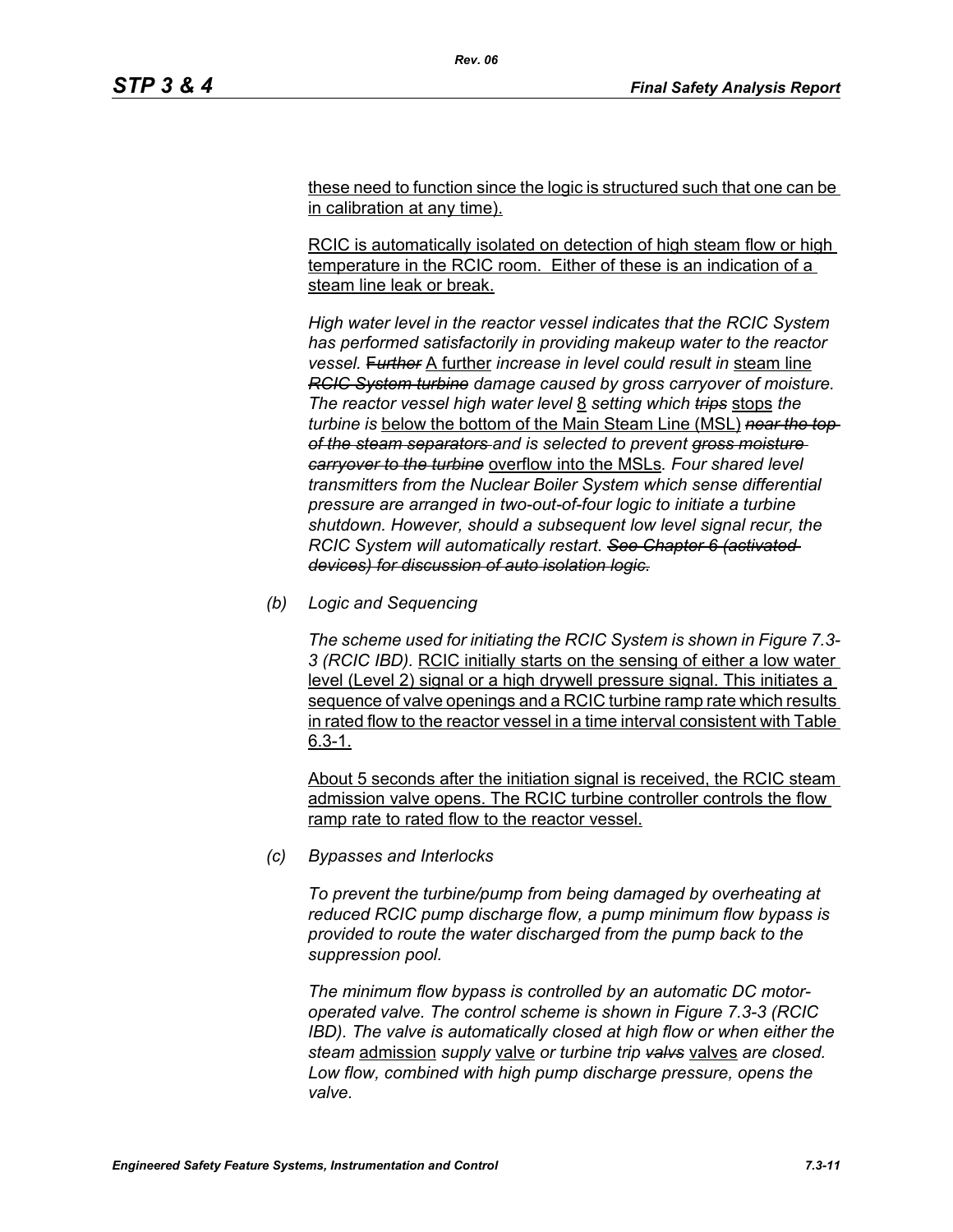*To prevent the RCIC steam supply pipeline from filling up with water and cooling excessively, a condensate drain pot, steamline drain, and appropriate valves are provided in a drain pipeline arrangement just upstream of the turbine supply valve. The controls position valves so that,* during During *normal operation, steamline drainage is routed to the main condenser.The water level in the steamline drain condensate pot is controlled by a* steam trap. If above normal condenstation occurs, as is typical during initial steam line warm up a *level switch and a direct acting solenoid valve which energizes to allow condensate to flow out of the drain pot*, bypassing the normal steam trap. This condition is alarmed in the MCR. *Upon receipt of an RCIC initiation signal and subsequent opening of the steam* admission *supply* valve*, the* this *drainage path is shut off by redundant valves.*

*To prevent the turbine exhaust line from filling with water, a condensate drain pot is provided* to route the turbine exhaust line to a drain tank*. The water in the turbine exhaust line condensate drain pot is routed to the clean radwaste system. RCIC initiation and subsequent opening of the steam* admission *supply valve causes the condensate* exhaust *drainage line to be shut off by redundant valves.*

*During test*Full Flow Test Mode *operation, the RCIC pump discharge is routed to the suppression pool. Two DC motor-operated valves are installed in the pump discharge to the suppression pool pipeline. The piping arrangement is shown in Figure 5.4-8 (RCIC P&ID). Upon receipt of an RCIC initiation signal* while in the Full Flow Test Mode*, the* RCIC pump discharge *valves* and CST suction valve *close* and the suction remains aligned to the suppression pool during this transition to the Vessel Makeup Mode. The RCIC pump suction may be remotely realigned to the CST, *as shown in Figure 7.3-3 (RCIC IBD). The pump suction from the condensate storage pool is automatically closed or interlocked closed if the suppression pool suction valve is fully open. Various indications pertinent to the operation and condition of the RCIC System are available to the main control room operator. Figure 7.3-3 (RCIC IBD) shows the various indications provided.*

*(d) Redundancy and Diversity*

*On a network basis, the HPCF System is redundant and diverse to the RCIC System for the ECCS and safe shutdown function. Therefore, the RCIC System, as a system by itself, is not required to be redundant or diverse, although the instrument channels are redundant for operational availability purposes.*

*The RCIC System is actuated by high drywell pressure or by reactor low water level* (Level 2)*. Four NBS sensors monitor each parameter and combine in two sets of two-out-of-four logic signals in the safety system logic and control (SSLC)* ESF Logic and Control System (ELCS)*. A*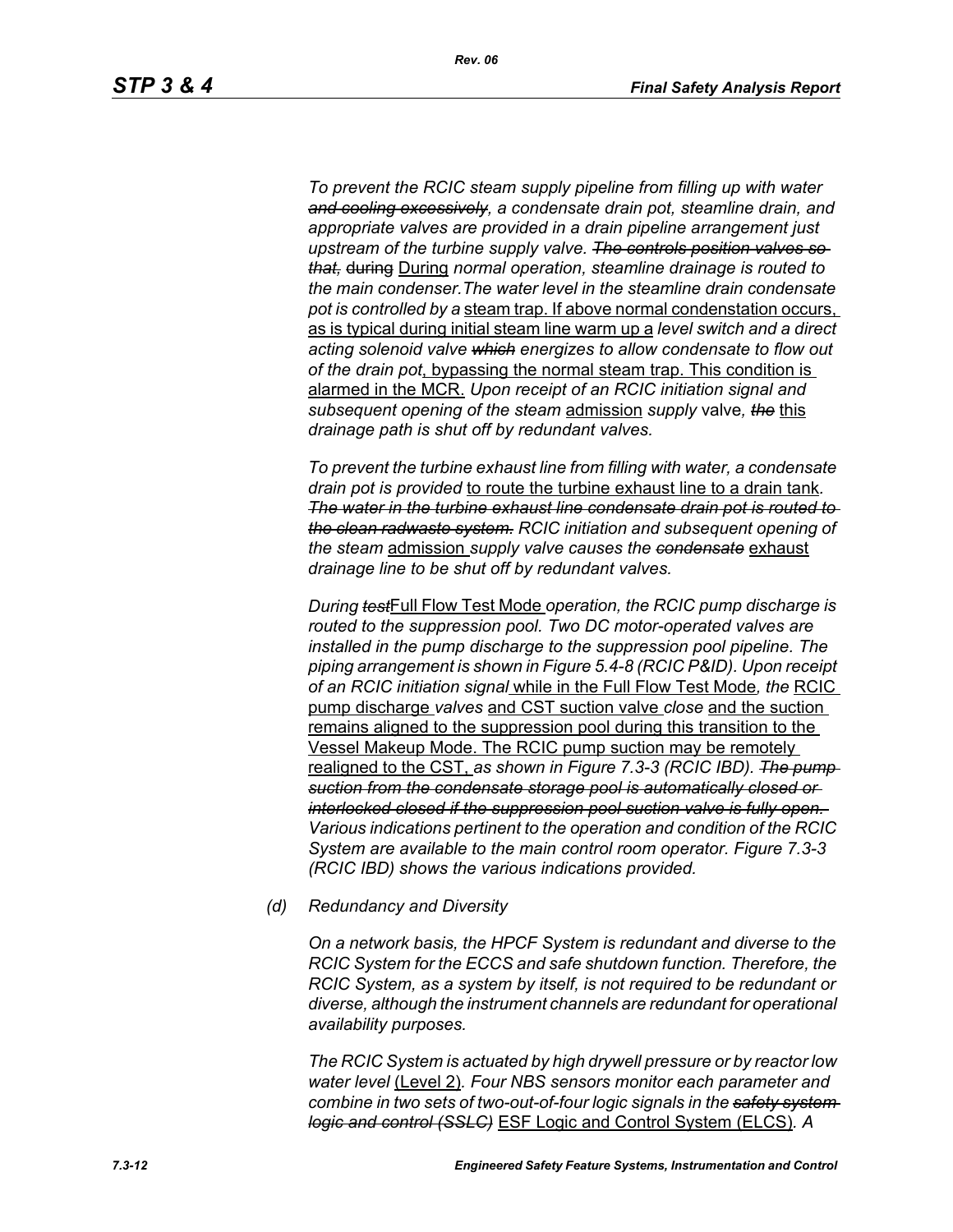*permissive signal from either set initiates the RCIC System. The sensor outputs themselves are shared by other systems in common with each division (see NBS P&ID Figure 5.1-3).*

*(e) Actuated Devices*

*All automatic valves in the RCIC System are equipped with remote manual test capability so that the entire system can be operated from the control room. Motor-operated valves are equipped with limit and torque switches. Limit switches turn off the motors when movement is complete. In the closing direction, torque switches turn the motor off when the valve has properly seated. Thermal overload devices are used to trip motor-operated valves during testing only. (for more information on valve testing, see Subsection 3.9.3.2) All motoroperated and air- operated valves provide control room indication of valve position. The system* RCIC *is capable of initiation independent of AC power.*

*To assure that the RCIC System can be brought to design flow rate within 30 seconds* in an time interval consistent with Table 6.3-1 *from receipt of the initiation signal, the following maximum operating times for essential RCIC valves are provided by the valve operation mechanisms:*

- *RCIC turbine steam* admission *supply valve: 15 s*
- *RCIC pump discharge valves: 15 s*
- *RCIC pump minimum flow bypass valve: 15*5 *s*

*The operating time is the time required for the valve to travel from the fully-closed to the fully-open position or vice versa. A normally closed steam* admission *supply valve is located in the turbine steam supply pipeline just upstream of the turbine stop valve. The control scheme for this valve is shown in Figure 7.3-3 (RCIC IBD). Upon receipt of an RCIC initiation signal this valve opens and remains open until closed by a high water level signal, or by operator action from the main control room.*

*Two normally open isolation valves, one inboard and one outboard, are provided in the steam supply line to the turbine. The* These *valves automatically close upon receipt of an RCIC isolation signal. The inboard isolation valve has a bypass line with an automatic remotely controlled valve in it. The bypass line is used to equalize and preheat the steamline* to the RCIC steam admission supply valve*.*

*The instrumentation* signals *for isolation* are provided by the Leak Detection and Isolation System (LDS) and *consists of the following:*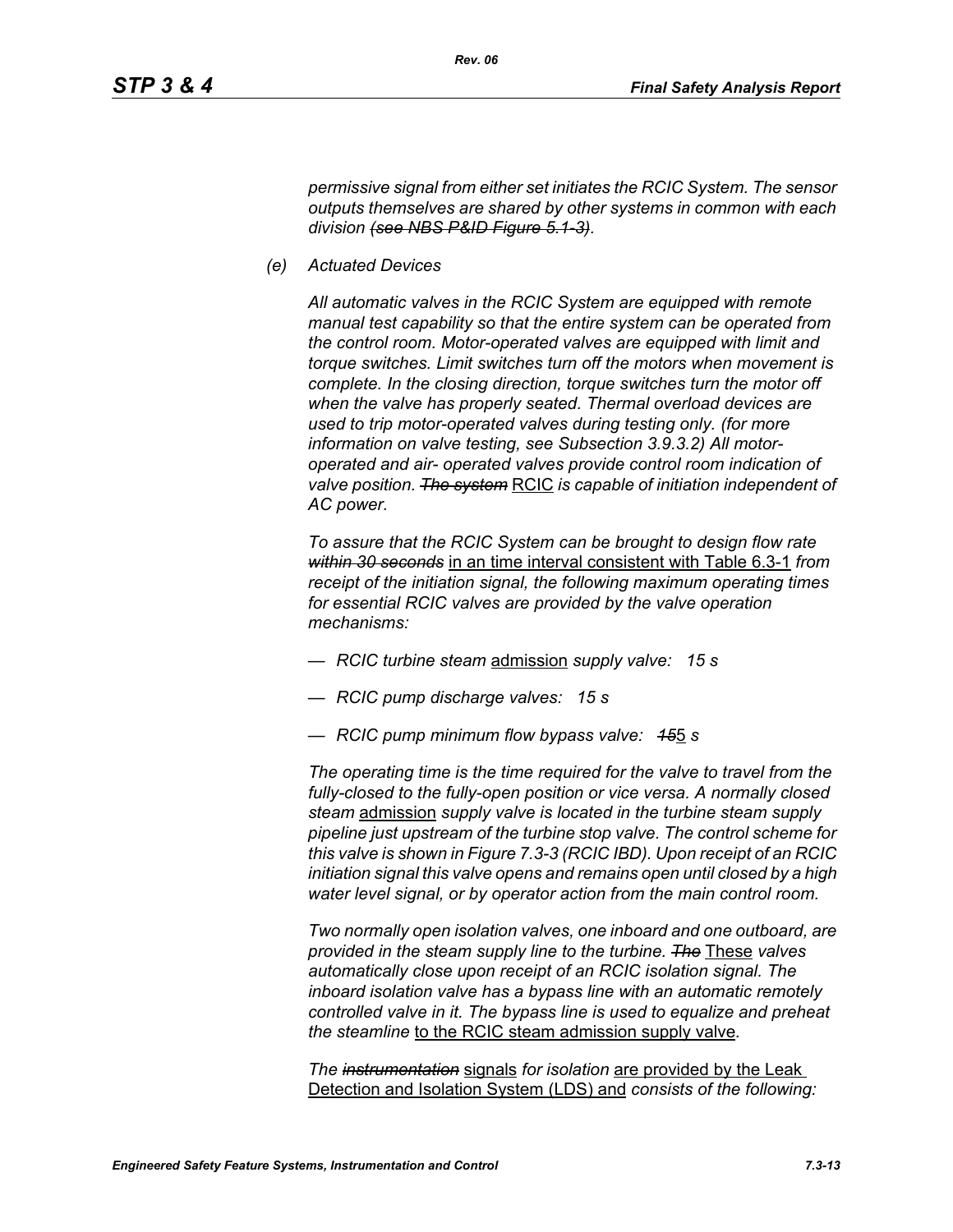- *— Outboard RCIC turbine isolation valve:*
- *(i) Ambient temperature sensors—RCIC equipment area B high temperature.*
- *(ii) Main steamline pipe tunnel ambient temperature A or B high.* Not used*.*
- *(iii) RCIC flow instrument line B break or high flow.*
- *(iv) Two pressure transmitters and trip logic—RCIC turbine exhaust diaphragm (B and F) high pressure. Both trip logic channels must activate to isolate.*
- *(v) Pressure transmitter and trip logic RCIC steam supply pressure low.*
- *(vi) RCIC manual isolation Channel B.*
- *— Inboard RCIC turbine isolation valve:*

*Except for the suffix notations of A and E replacing B and F, a similar set of instrumentation causes the inboard valve to isolate.* The same set of two-out-of four logic causes the inboard valve to isolate, except manual isolation is a separate control in Division I.

*Two pump suction valves are provided in the RCIC System. One valve lines up pump suction from the condensate storage pool* tank*, the other one from the suppression pool. The condensate storage pool* tank *is the preferred source. The control arrangement is shown in Figure 7.3-3 (RCIC IBD). Upon receipt of an RCIC initiation signal, the normally open condensate storage pool* tank *suction valve automatically opens if closed. Condensate storage pool* tank *low water level or suppression pool high water level automatically opens the suppression pool suction valve. Full opening of this valve automatically closes the condensate storage pool* tank *suction valve.*

*One RCIC pump discharge valve and one* two *check valve* valves *are provided in the pump discharge pipeline. The control scheme for the discharge valve is shown in Figure 7.3-3 (RCIC IBD). This* discharge *valve is arranged to open upon receipt of the RCIC initiation signal and closes automatically upon closure of the turbine trip and throttle* stop *valve or* the RCIC *steam* admission *supply valve.*

*The auxiliary systems that support the RCIC System are the nonsafety- related Gland Subsystem (which prevents turbine steam leakage) and the Lube Oil Cooling Water Subsystem. An RCIC initiation signal activates the vacuum pump of the barometric condenser and opens the cooling water supply valve, thereby initiating the gland seal*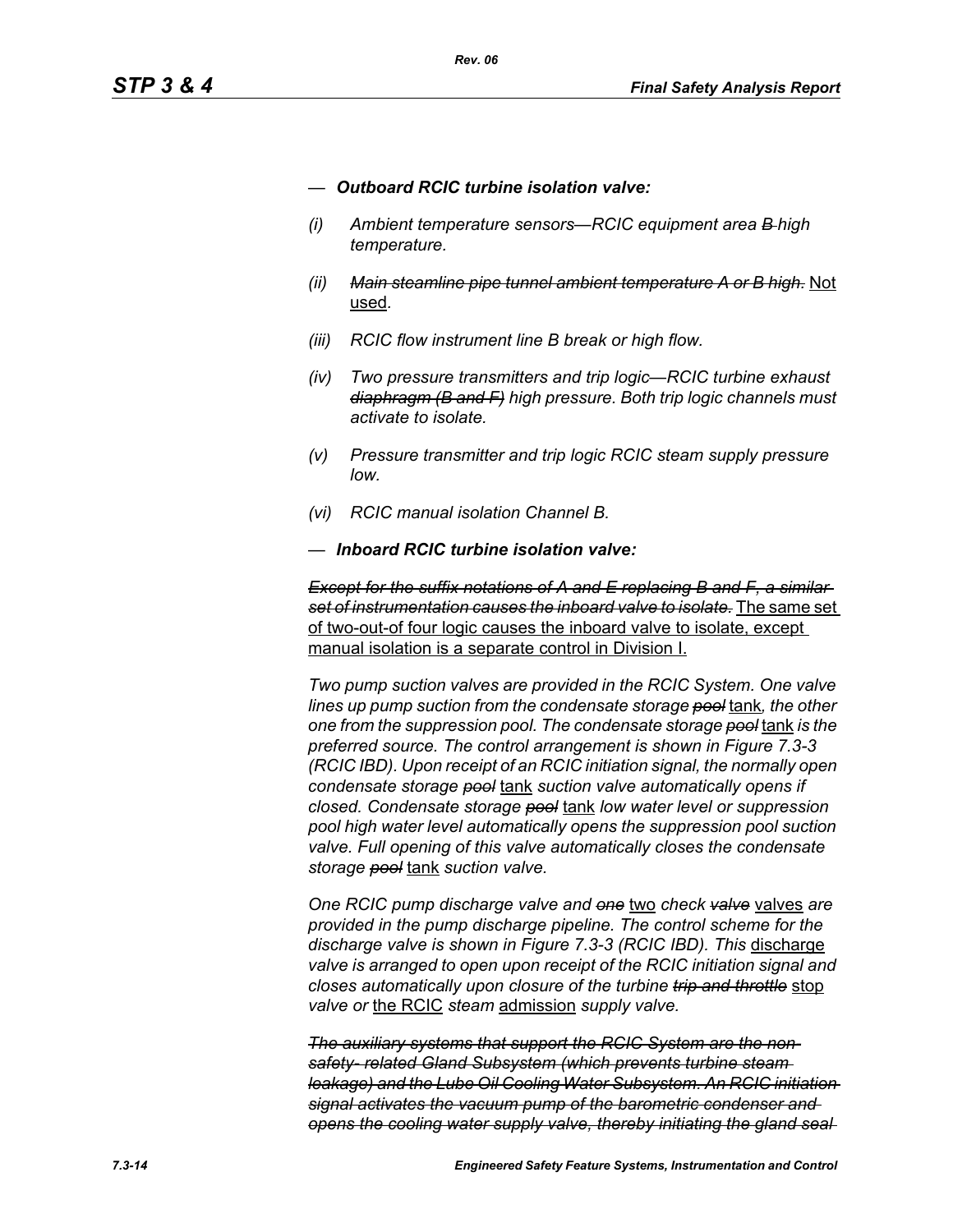*and lube oil cooling functions. These systems remain on until manually turned off. However, the cooling water supply valve will close automatically on receiving a two-out-of-four high reactor water level signal.*

*(g) Testability*

*Verification of sensor signals is accomplished by cross comparison between the redundant channels. Each* sensor signal *is monitored on the SSLC* ELCS and Main Control Room (MCR) *displays. Additional testing of the initiation sensors which are located outside the drywell may be accomplished by valving out each sensor and applying a test pressure source. This verifies the calibration range in addition to the operability of the sensor. The logic is* manually verified in accordance with Technical Specification Requirements *tested every 10 minutes by automatic self-test circuits. The automatic self-test system (the sixth test)* SSLC testing as *discussed in Subsection 7.1.2.1.6 is also applicable here for the RCIC System. With a division-of-sensors bypass in place, calibrated, variable ramp signals are injected in place of the sensor signals and monitored at the SSLC control room panels for linearity, accuracy, fault response, and downscale and upscale trip response.*

*(6) Operational Considerations*

*Normal core cooling is required in the event that the reactor becomes isolated from the main condenser during normal operation by a closure of the main steamline isolation valves. Cooling is necessary due to the core fission product decay heat. Steam pressure is relieved through the SRVs to the suppression pool.* Under these conditions, *The RCIC System maintains reactor water level by providing the makeup water. Initiation and control are automatic.*

*The following indications are available in the main control room for operator information:*

#### *Indication*

*RCIC steamline supply pressure*

*RCIC valve (test bypass to suppression pool) position*

*RCIC pump discharge pressure*

*RCIC pump discharge flow*

*RCIC pump discharge minimum flow*

*RCIC turbine speed*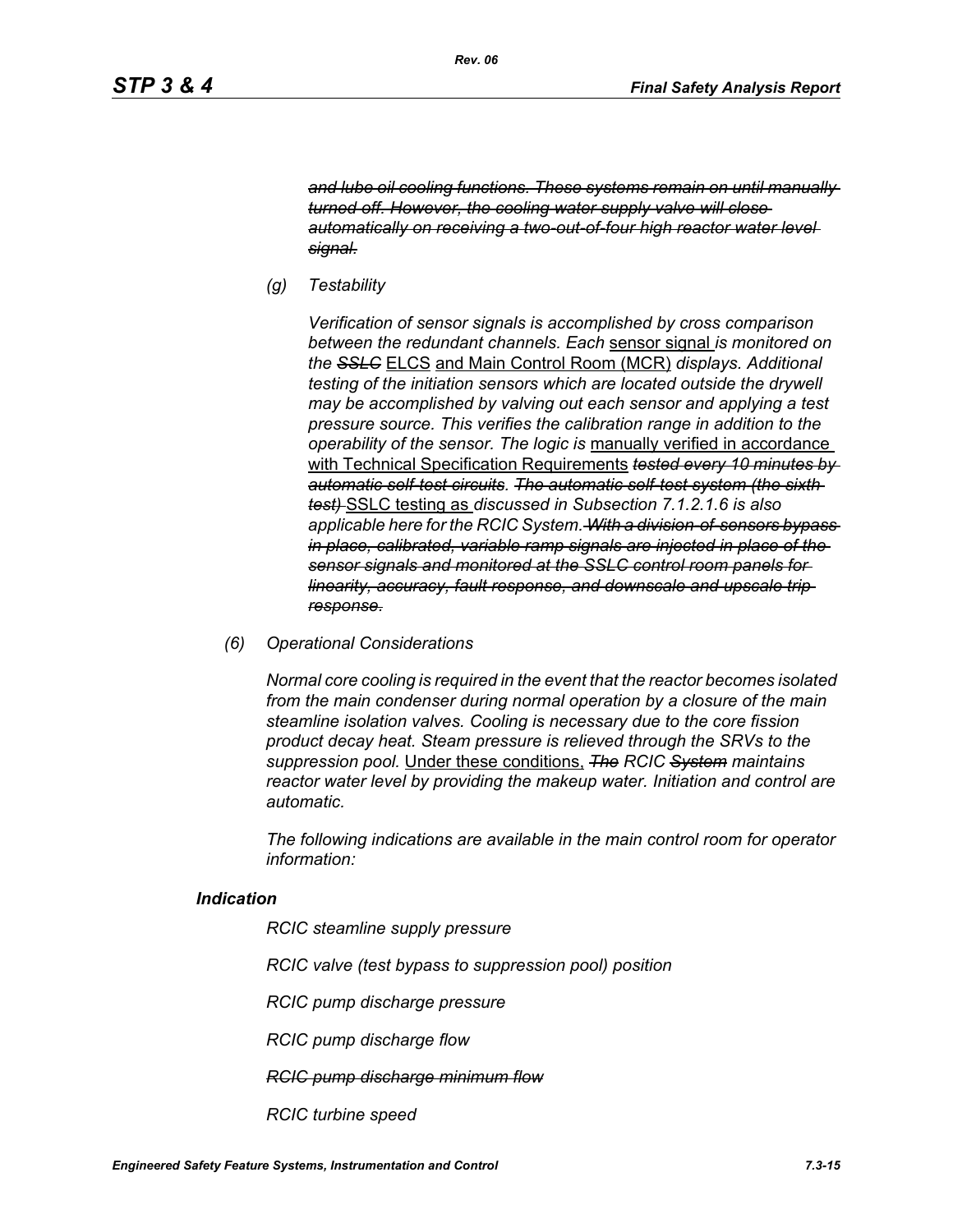*RCIC turbine exhaust line pressure*

*RCIC turbine exhaust diaphragm pressure* 

#### *Indicating Lamps*

*Position of all motor-operated valves*

*Position of all solenoid-operated valves*

*Turbine trip*

*Significant sealed-in circuits*

*Pump status*

*System status (power, test, isolation)*

#### *Annunciators*

*Annunciators are provided as shown in the RCIC system IBD (Figure 7.3-3) and the RCIC System P&ID (Figure 5.4-8).*

*(7) Setpoints*

*The reactor vessel low water Level* 2 *setting for RCIC System initiation is selected high enough above the active fuel to start the RCIC System in time to prevent the need for the use of the low pressure ECCS. The water level setting is far enough below normal levels that spurious RCIC System startups are avoided (see Chapter 16 for actual setpoints and margin).* Chapter 16 describes the methods for calculating the setpoints and margins.

#### **7.3.1.1.1.4 RHR/Low Pressure Flooder (LPFL) Instrumentation and Controls**

STD DEP T1 3.4-1

- STD DEP 7.3-1
- STD DEP 7.3-5
- STD DEP 7.3-9
- STD DEP 7.3-10

#### STD DEP Admin

*(3) Equipment Design*

*Motive power for the RHR System pumps is supplied from AC buses that can receive standby AC power. The three pumps are powered from Division I, II, and III ESF buses, which also provide power to the RCIC (Division I) and HPCF (Divisions II and III) Systems. Motive power for the automatic valves*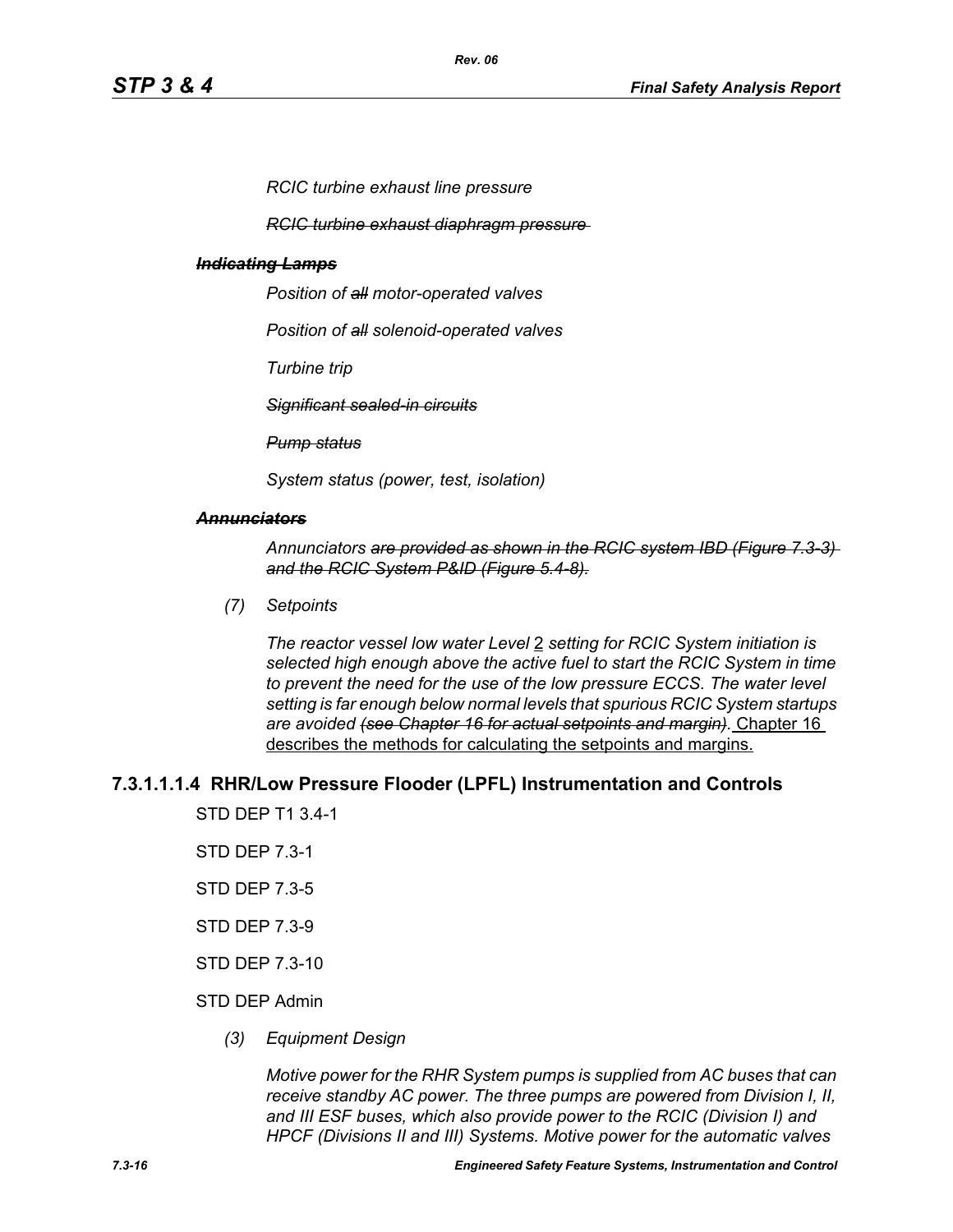*comes from the bus that powers the pumps for that division, except for the special case involving isolation valves. Control power for the LPFL Subsystem components comes from the divisional Class 1E AC buses. Logic power is from the SSLC* ELCS *power supply for the division involved. Trip channels for the LPFL Subsystem are shown in Figure 7.3-4.*

*(a) Initiating Circuits*

*The LPFL Subsystem is initiated automatically on receipt of a high drywell pressure or low reactor water level signal (Level 1), and a low reactor pressure permissive to open the injection valve. The LPFL may also be initiated manually.*

*Reactor vessel low water level (Level 1) is monitored by eight* four *level transmitters from the Nuclear Boiler System (NBS) which are mounted on instrument racks in the drywell. These transmitters sense the difference between the pressure due to a constant reference leg of water and the pressure due to the actual height of water in the vessel. The multi-* four *division* divisions of *transmitters are shared with other systems within the respective divisions. Four transmitters provide signals (one from each division) to RHR Divisions I and III. The other four transmitters provide similar signals to RHR Division II.*

*Drywell pressure is monitored by four pressure transmitters from the NBS which are mounted on instrument racks in the containment. These transmitters are also shared with other system channels within the respective divisions. The sensors provide inputs to local multiplexer units* RDLCs *which perform signal conditioning and analog-to-digital conversion (Appendix 7A). The formatted, digitized sensor inputs are multiplexed* transmitted *with other sensor signals over an optical data link to the logic processing units in the main control room. The four signals from each parameter are combined, through appropriate optical isolators, in two-out-of-four logic for each division of the RHR/LPFL System. This assures that no single failure event can prevent initiation of the RHR/LPFL Systems. The initiation logic for the RHR System (including LPFL) is shown in Figure 7.3-4.*

*The LOCA signals* (high drywell pressure and below reactor vessel water Level 1) *which trigger the initiation logic also initiate starting of the respective division diesel generator.*

*The LPFL injection valve actuation logic requires a reactor low pressure permissive signal for automatic actuation on reactor low water* below *(Level 1) or high drywell pressure. The reactor pressure logic is a twoout-of-four network of shared sensor channels from the NBS and is similar in arrangement to the initiation logic just described.*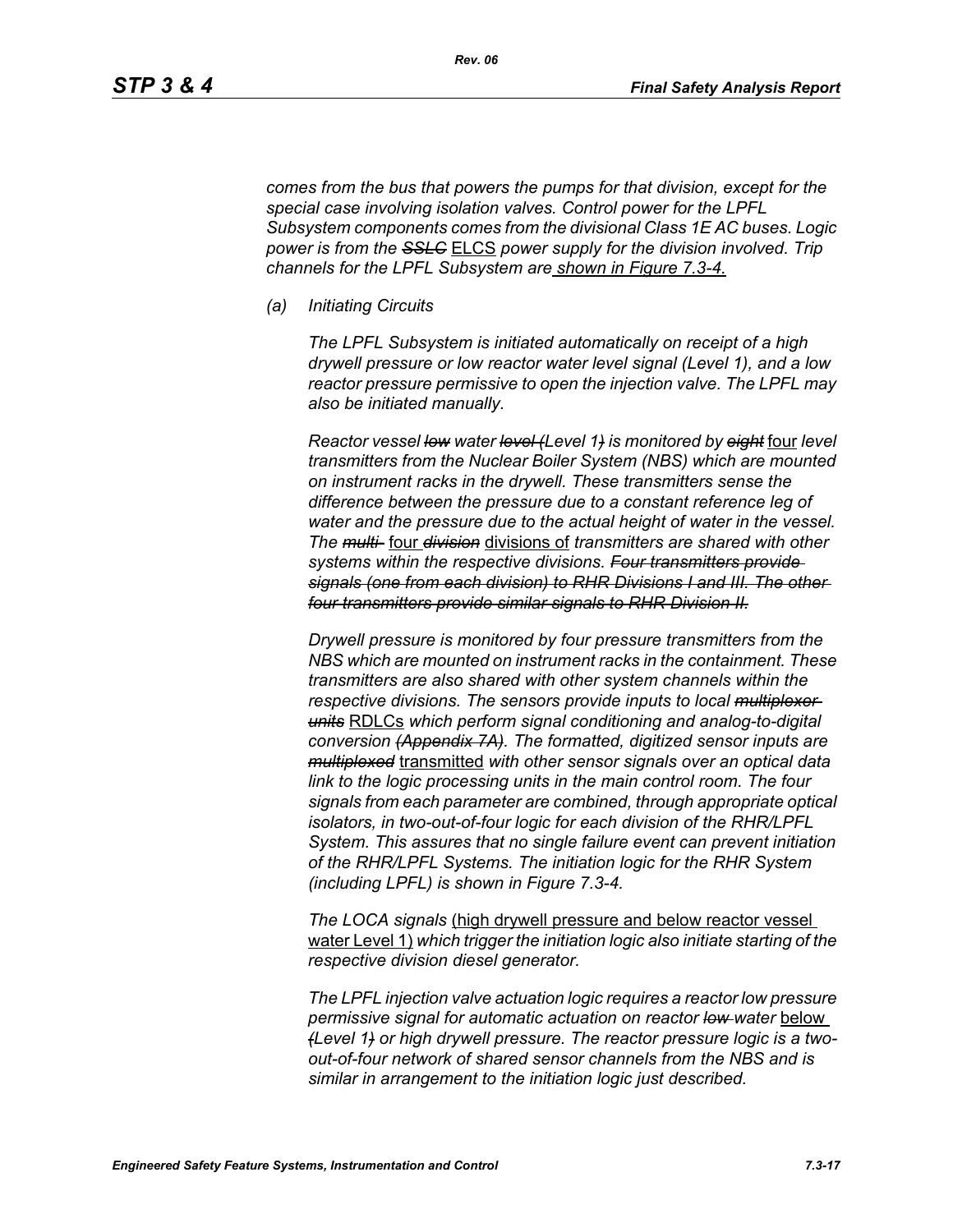*Manual opening of the injection valve also requires the two-out-of-four reactor low pressure permissive.*

*(b) Logic and Sequencing*

*The transmitters which provide the initiation signals are from the NBS and are shared by other I&C system channels in common with each of the four divisions. This facilitates full two-out-of-four initiation logic for all LOCA parameters while utilizing efficient instrumentation. Optical isolators are used to provide proper separation of the electrical divisions. The four drywell pressure sensors supply isolated signals to the separate two-out-of-four logic of all three divisions of the RHR System. Similarly, four water level sensors supply signals to RHR Divisions I and III. However, four different sensors supply the water level signals to RHR Division II. After an initiation signal is received by the LPFL control circuitry, the signal is sealed-in until manually reset. The logic is shown in Figure 7.3-4.*

*(d) (LPFL) Redundancy and Diversity*

The LPFL Subsystem is actuated by reactor vessel low water below *level (Level 1) and/or drywell high pressure. Either or both of these diverse conditions may result from a design basis LOCA and lesser LOCAs.*

*(e) (LPFL) Actuated Devices*

*The functional control arrangement for the RHR/LPFL System pumps is shown in Figure 7.3-4. All three pumps start after a 10 second time delay,* consistent with Table 6.3-1, *provided normal or emergency power is available from their divisional sources. However, the diesel*  load sequence circuitry controls the demand placed on the onsite *standby sources of power (Section 8.3). The delay times for the pumps to start when normal AC power is not available include approximately 3 seconds for the start signal to develop after the actual reactor vessel low water* below *level* 1 *or drywell high pressure occurs, 10 seconds* a time delay consistent with Table 6.3-1 *for the standby power to become available, and a sequencing delay to reduce demand on standby power. The LPFL Subsystem is designed to provide flow into the reactor vessel within 36 seconds* the time allowed by Table 6.3-1 *of the receipt of the accident signals and the low reactor pressure permissive.*

*The RHR System pump suction valves* valve *from the suppression pool are* is *normally open.* Shutdown cooling isolation valves must be closed to permit suction from the Suppression Pool. *To reposition the valves, a keylock switch must be turned in the control room. On receipt of an LPFL initiation signal, the reactor Shutdown Cooling System (SCS) valves and the RHR test line valves are signaled to close (although they are normally closed) to ensure that the RHR System pump discharge is*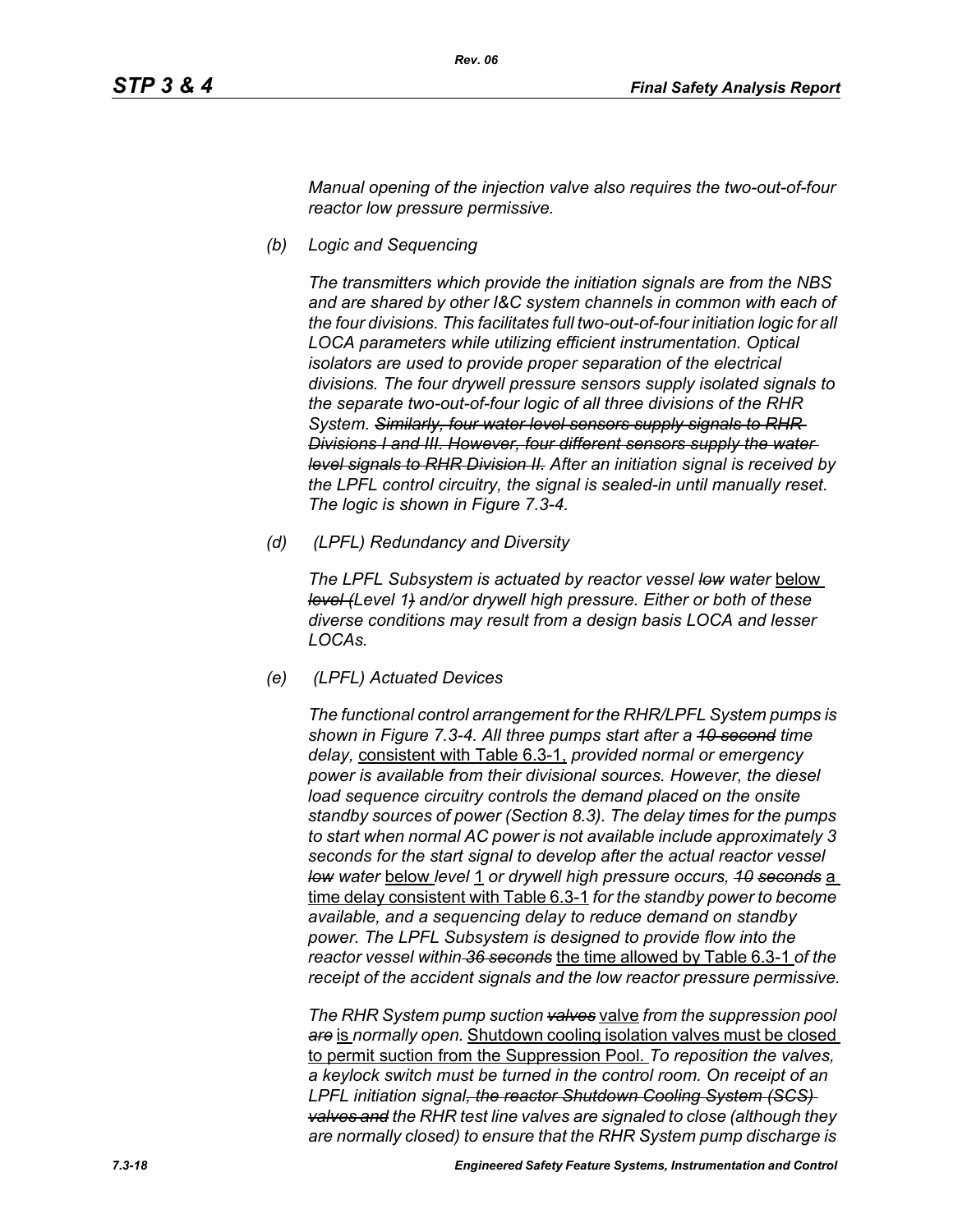*correctly routed. Included in this set of valves are the valves that, if not closed, would permit the main system pumps to take suction from the reactor vessel itself (a lineup used during normal SCS operation).*

*(g) Testability*

*The LPFL I&C equipment is capable of being tested during normal operation. Cross-channel comparison verifies analog transmitter outputs. Drywell pressure and low water level initiation transmitters can be individually valved out of service and subjected to a test pressure. This verifies the calibration range in addition to the operability of the transmitters. The instrument channel trip setpoint is verified by* viewing the displays for each instrument *automatic self-test functions in the SSLC which simulate programmed trip setpoints and monitor the response. The logic is also automatically tested by the self-test system*  as *described in Subsection 7.1.2.1.6. Other control equipment is functionally tested during normal testing of each loop. Indications in the form of panel lamps and annunciators are provided in the control room.*

*(i) Operational Considerations*

*The pumps, valves, piping, etc., used for the LPFL are used for other operating modes of the RHR System. Initiation of the LPFL mode is automatic and no operator action is required for at least 30 minutes. The operator may control the RHR pumps and injection valves manually after LPFL initiation to use RHR capabilities in other modes if the core is being cooled by other emergency core cooling systems.* Other RHR modes may be activated by Mode switches in the MCR. For example to enter the Containment Spray mode, this switch is first "Armed" and then the "Initiate" Push button is pressed. This assures that this is an intentional action by the operator. Also to transfer to these and other RHR Modes, mode specific permissives must be met. This reduces or eliminates the possibility of operator error.

*(j) Parts of System Not Required for Safety*

*The non-safety-related portions of the LPFL Subsystem include the annunciators and the computer*PCF*. Other instrumentation considered non-safety-related are those indicators which are provided for operator information, but are not essential to correct operator action.*

# **7.3.1.1.2 Leak Detection and Isolation System (LDS)—Instrumentation and Controls**

STD DEP T1 2.3-1

STD DEP T1 2.4-2

STD DFP T1 2 4-3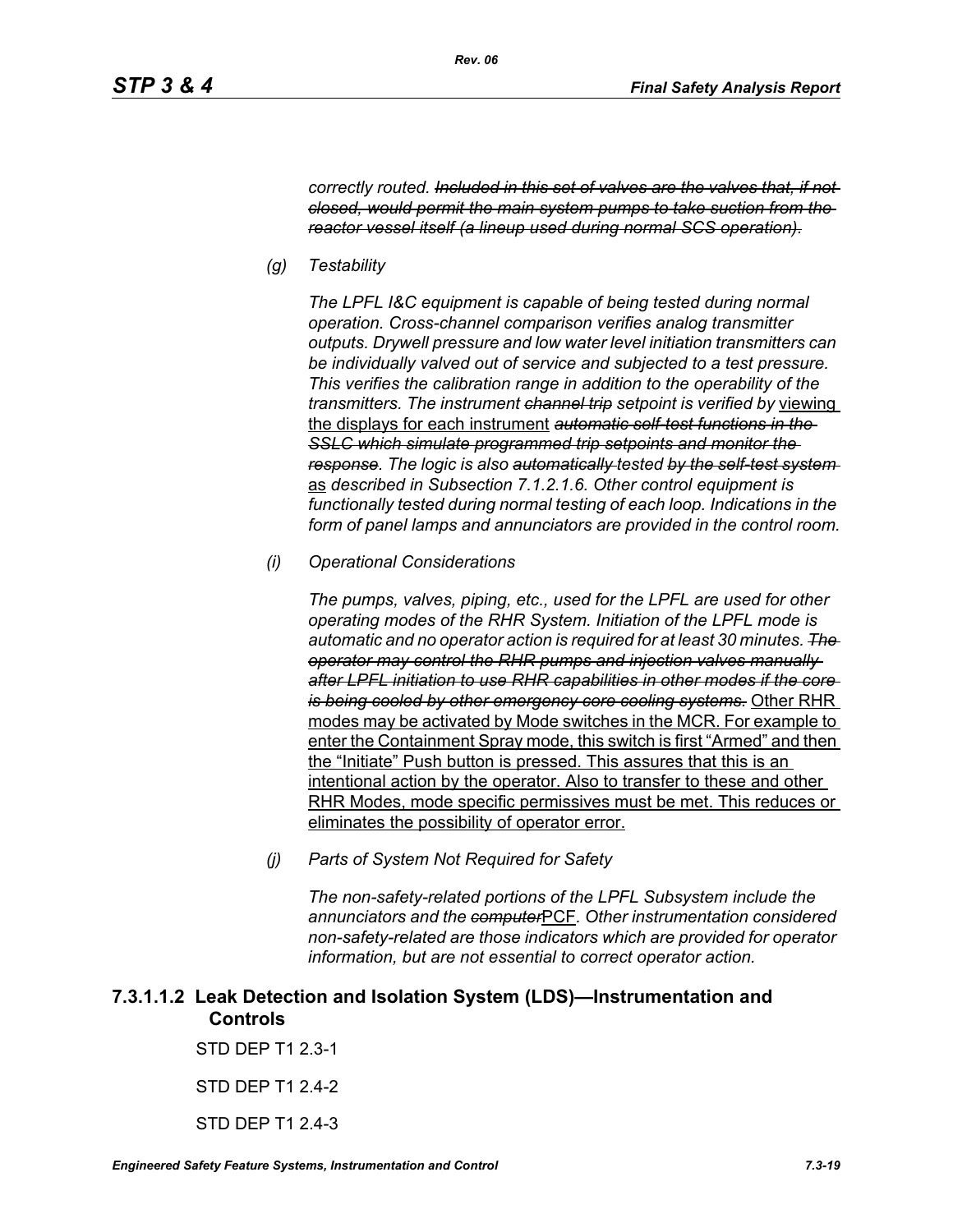STD DEP T1 3.4-1

STD DEP 7.3-11

STD DEP 7.3-12

STD DEP Admin

*(1) System Identification*

*The instrumentation and control for the Leak Detection and Isolation System (LDS) consists of temperature, pressure, radiation and flow sensors with associated instrumentation and logic used to detect, indicate, and alarm leakage from the reactor primary pressure boundary. In certain cases, the* LDS *also initiate*s *closure of isolation valves to shut off leakage external to the containment.*

The MSIV function of LDS is implemented as part of the Reactor Trip and Isolation System (RTIS). All other LDS functions are implemented as part of ELCS.

*(2) Supporting System (Power Sources)*

*All LDS logic power is supplied by the respective divisional SSLC* ELCS *logic power supplies. See Section 8.3 for a description of the SSLC* ELCS *logic power supplies.*

*The power for the MSIVs pilot solenoid valve control logic is supplied from all four divisions of the SSLC* RTIS *buses. The MSIVs are spring-loaded, pistonoperated pneumatic valves designed to fail closed on loss of electric power or pressure to the valve operator.*

- *(3) Input Variables and Sensing Methods*
	- *(a) RPV Low Water Level*

*Reactor vessel low water level signals are generated by differential pressure transmitters connected to taps located above and below the water level in the reactor vessel. The transmitters sense the difference between pressure caused by a constant reference leg of water and the pressure caused by the actual water level in the vessel. The SSLC* ELCS *monitors for low water level and provides trip signals in all four divisions at four different low reactor water levels. The signals are shared systems within the same division (i.e., RPS, ECCS) and are defined as follows:*

*(b) Main Steamline Radiation* Not Used

*Main steamline (MSL) radiation is monitored by gamma sensitive radiation monitors in the Process Radiation Monitoring System (Section*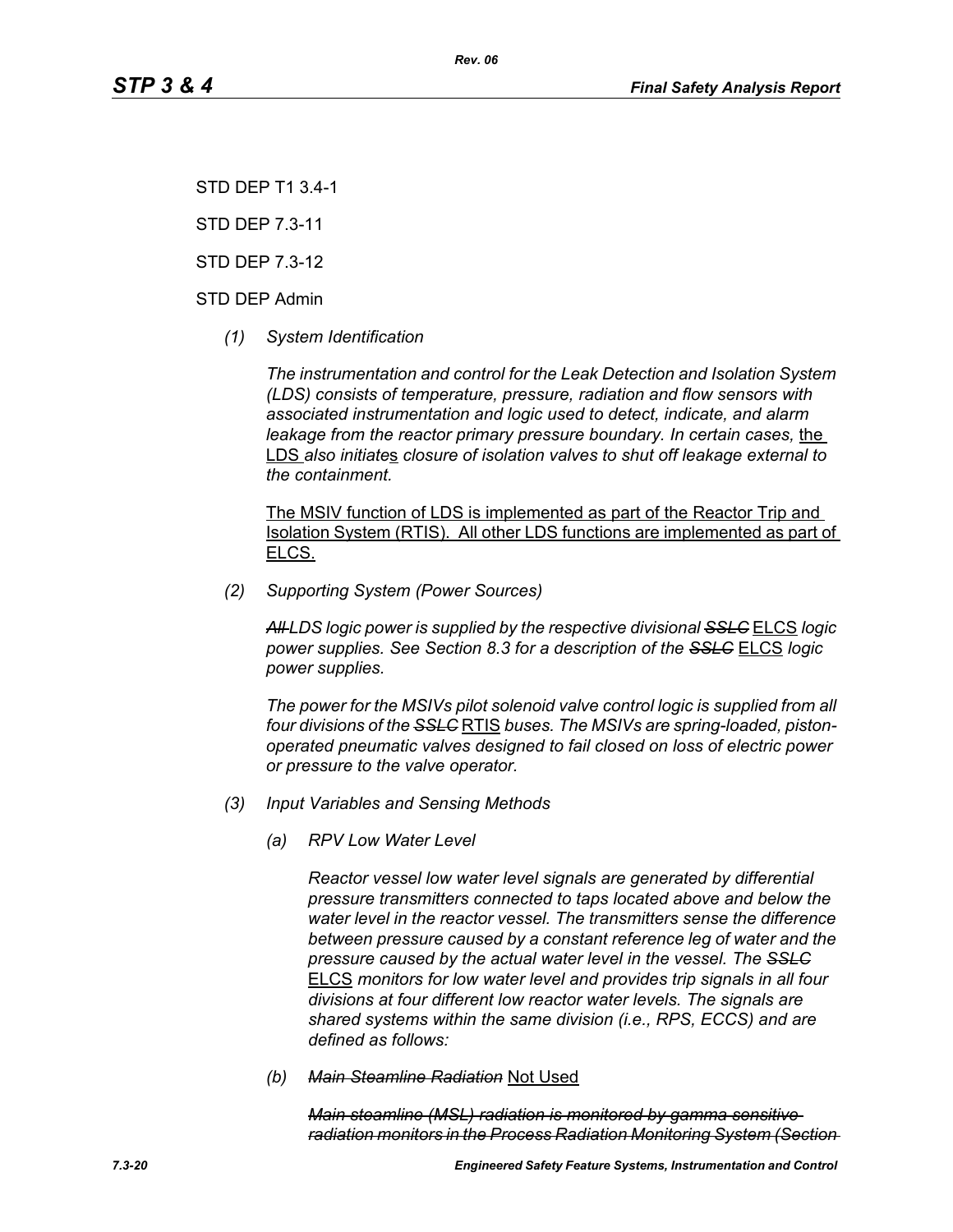*7.6). The objective of the MSL Radiation Monitoring Subsystem is to monitor for the gross release of fission products from the fuel and, upon indication of such release, initiate appropriate action to limit fuel damage and further release of fission products.*

*The process radiation monitor detectors are physically located near the main steamlines just downstream of the outboard MSIVs. The detectors are geometrically arranged to detect significant increases in radiation level with any number of main steamlines in operation.*

*When a significant increase in the main steamline radiation level is detected, trip signals are transmitted to the Reactor Protection System (RPS) to indicate reactor trip and to the LDS to initiate closure of all MSIVs and the steamline drain valves.*

#### *(l) Valve Leakage Monitoring*

*Large remote power-operated valves located in the drywell for the NBS, CUW, RCIC, and RHR Systems are fitted with drain lines from the valve stems. Each drain line is located between two sets of valve stem packing. Leakage through the inner packing is carried to the drywell equipment drain sump. Leakage during hydrotesting may be observed in drain line sight glasses installed in the drain line to the sump. A remote-operated solenoid valve on each line is provided to isolate a leaking line, and may be used during plant operation, in conjunction with the sump instrumentation, to identify the specific process leaking valve.*

#### *(m) Drywell and Secondary Containment Sump Monitoring*

*Each sump monitoring system is equipped with two pumps and control instrumentation. The two drywell drain sumps are each equipped with a sonic level element and a level transmitter for monitoring level changes in the sump. The instrumentation provides indication and alarm of excessive fill rate or pumpout frequency of the sumps. The rate at which the drain sump fills with reference to the frequency of sump pump operation determines the leakage rate. The drain sump instrumentation has a sensitivity of detecting reactor coolant leakage of 3.785 L/min within a 60-minute period. Alarm setpoints* (nominal values) *established at 95* 114 *L/min for* floor and *equipment drain sumps and* (total leakage) *to 19 L/min for floor drain sumps* and 8 L/min for increase floor drain sump flow within the previous 4 hours*. The drywell floor drain sump collects unidentified leakage from such sources as floor drains, valve flanges, closed cooling water for reactor services and condensate from the drywell atmosphere coolers. The drywell equipment drain sump collects identified leakage from known sources.*

*(r) RCIC Turbine Exhaust Line Diaphragm Pressure Monitors*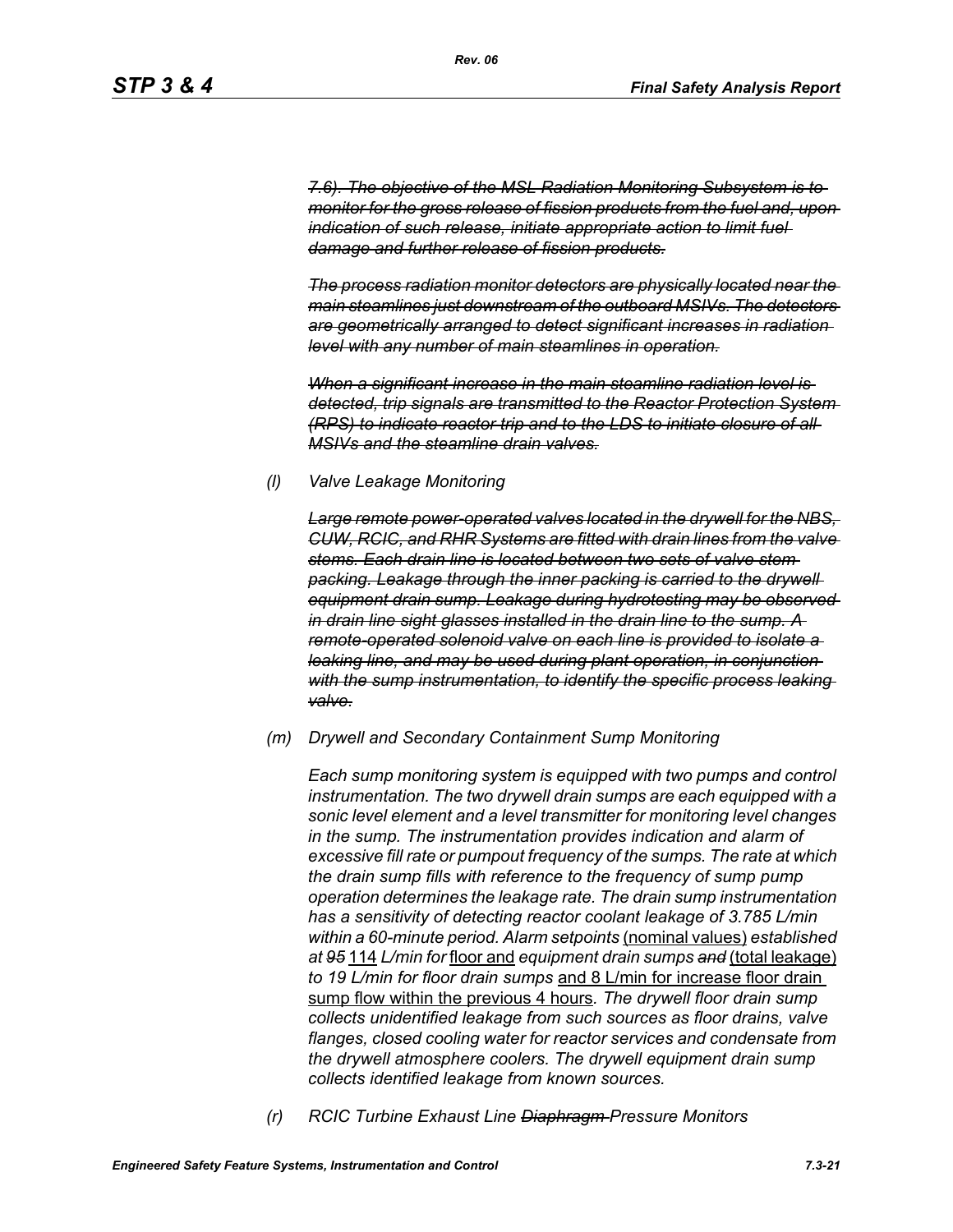*Pressure between the rupture disc diaphragms in the RCIC System turbine exhaust vent line is monitored by four channels of pressure instrumentation (two in Division I and two in Division II). Both logic channels of Division I trip on high turbine exhaust pressure to close the inboard RCIC isolation valves and trip the turbine. Both logic channels of Division II trip to close the outboard RCIC isolation valve and trip the turbine. The instrumentation channel equipment and piping are provided by the RCIC System as an interface to the LDS.*

(w) Feedwater Line Differential Pressure

The LDS monitors the differential pressure to detect a break in the piping. If a confirmatory high drywell pressure signal is also present then a trip of the condensate pumps is initiated.

- *(5) System Sequencing and Logic*
	- *(b) Other Process Line Isolation*

After reactor water below Level 1 or high drywell pressure, LDS provides the*The ATIP System is provided with* an isolation *either low reactor water level or high drywell pressure signal to initiate TIP withdrawal followed by closure of the ball valves and purge line valves.*

- *(7) Redundancy* and Diversity
	- *(a) Main Steamline*

*Redundancy is provided by the instrumentation to monitor each essential variable as follows:*

- *(iii) Four divisional radiation instrument channels monitor for high MSL radiation in the MSL tunnel area.* Not Used
- *(d) Reactor Core Isolation Cooling (RCIC)*
	- *(ii) Four RCIC turbine exhaust diaphragm pressure monitoring channels (two in each of two divisions).*
- *(13) Parts of System Not Required for Safety*

*The non-safety-related portions of the LDS include the circuits that drive annunciators and the computer*PCF*. Other instrumentation considered nonsafety-related are those indicators which are provided for operator information.*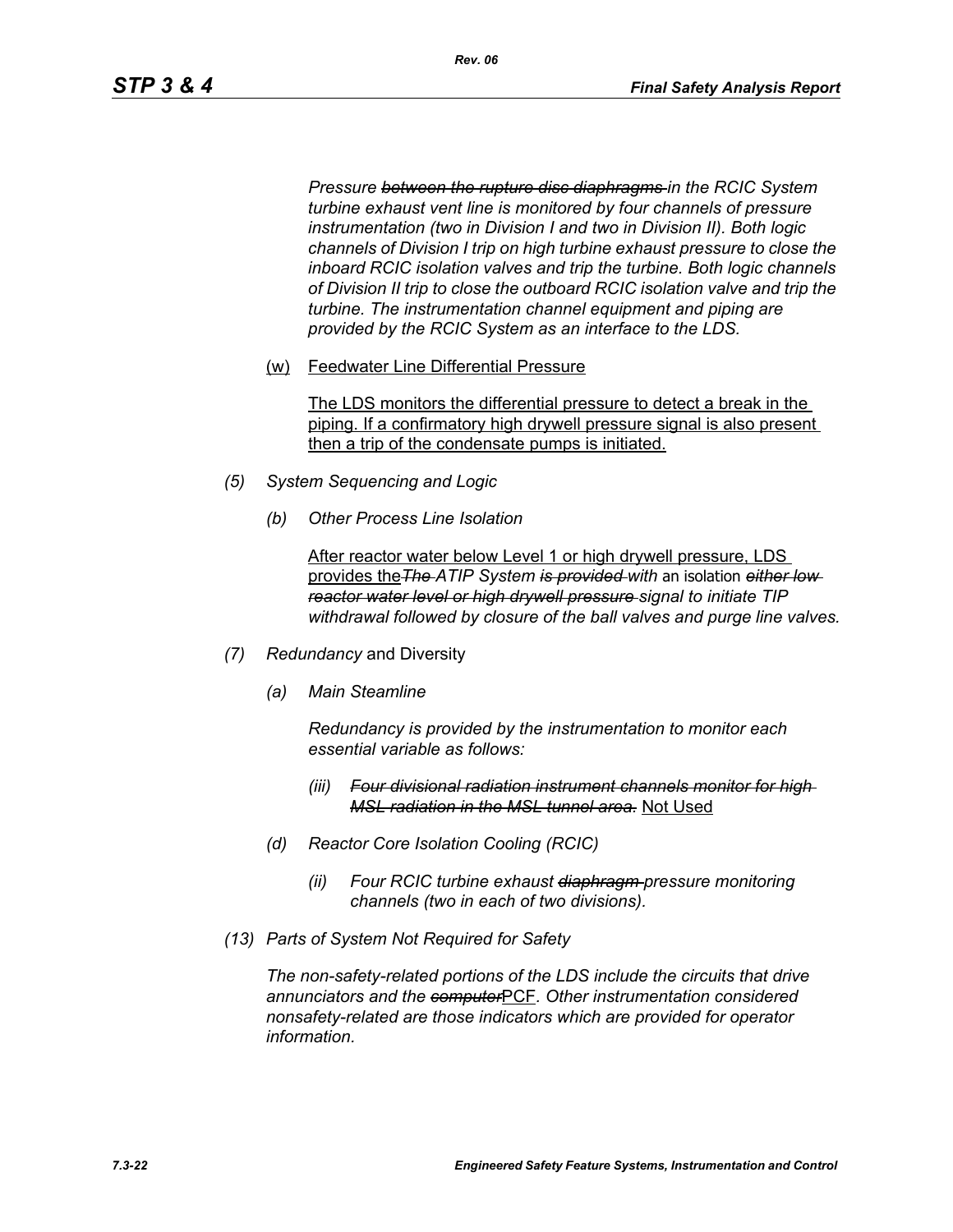# **7.3.1.1.3 RHR/Wetwell and Drywell Spray Cooling Mode—Instrumentation and Controls**

STD DEP T1 3.4-1

STD DEP 7.1-1

STD DEP 7.3-13

#### STD DEP Admin

- *(3) Equipment Design*
	- *(a) Initiating Circuits*

*Drywell Spray B: Drywell pressure is monitored by four shared pressure transmitters mounted in instrument racks in the containment.* 

*Signals from these transmitters are routed to the local multiplexer units* RDLCs *which convert analog to digital signals and send them through fiber optic links for logic processing in the control room. Any two-out-offour signals provide the permissive to* manually *initiate the WDSC.* Drywell Spray Mode.

*Initiation logic for drywell spray B is identical to drywell spray C.*

*Wetwell Spray B: The initiation of wetwell spray* mode *is manual and does not have an interlock* can be initiated provided RPV Water Level is above Level 1*. The operator bases judgment on the instrumentation indication of the condition of the wetwell air space temperature.*

*Operation of wetwell spray B is identical to wetwell spray C.*

*(b) Logic Sequencing*

Wetwell and or Drywell Spray Modes can be entered separately or by initiating the Containment Spray Mode (which activates both). Most commonly this occurs after LPFL initiation

*The operating sequence* once either the Containment Spray Mode, Wetwell Spray Mode, or Drywell Spray Mode is selected*of wetwell and drywell spray following receipt of the* after *LPFL initiating signals* initiation *is as follows:*

- *(i) The RHR pumps are* continue *operating.*
- *(ii) Valves in other RHR modes are automatically repositioned to*  **LPFL injection.** the Wetwell / Drywell Spray Modes.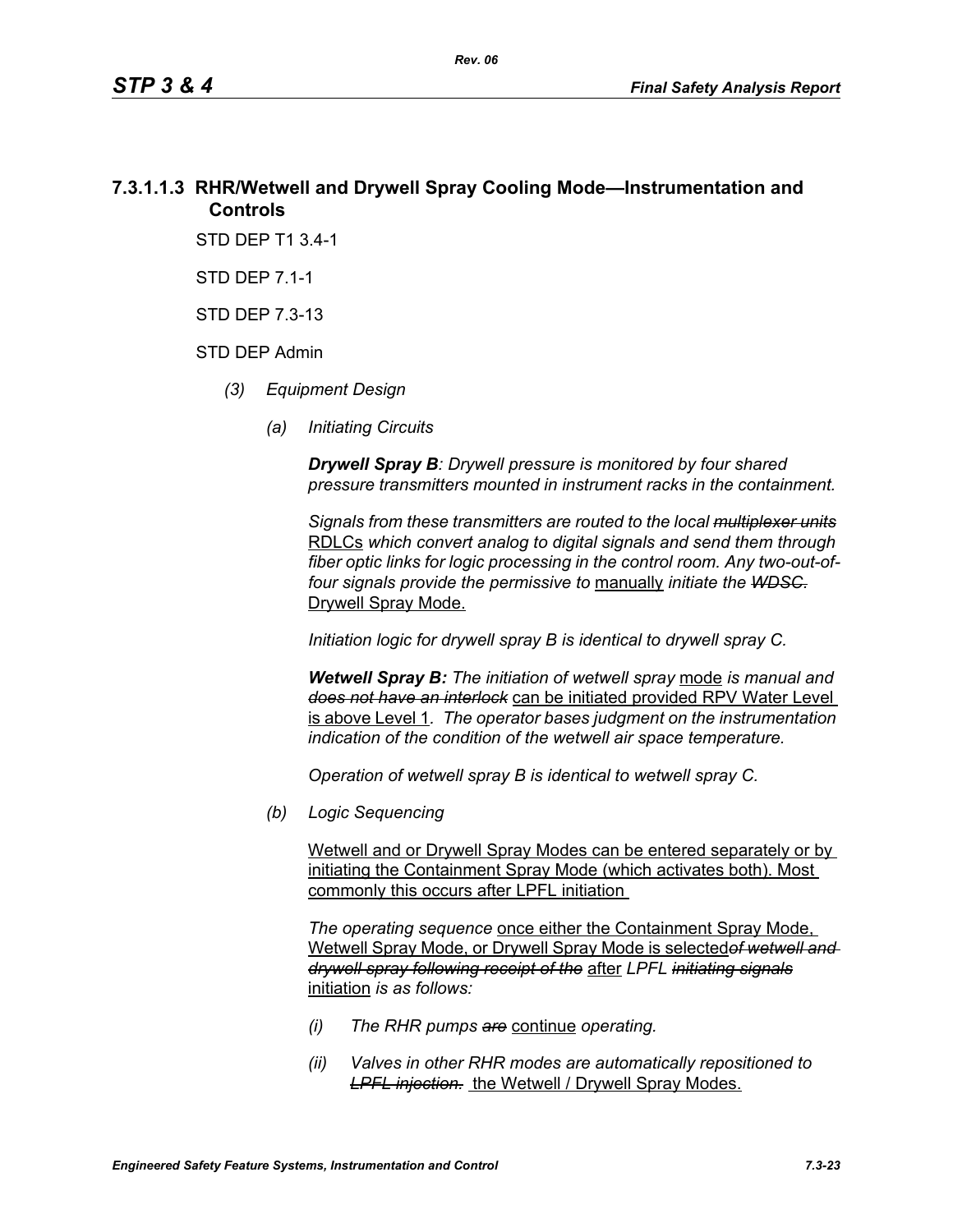- *(iii) The service water emergency pumps are signaled to start* continue running*.*
- *(iv) Service water supply and discharge valves to the RHR heat exchanger are signaled to* remain *open.*
- *(v) The heat exchanger outlet valve opens and the heat exchanger bypass valve is signaled to close.*
- *(vi) Vessel injection takes place to flood the reactor* is terminated when the RHR Containment Spray Mode is selected. Alternately the Drywell or Wetwell spray modes can be initiated independently.
- *(vii) In the presence of high drywell pressure and/or high wetwell pressure, the injection valve is manually closed after the initial injection*, the Drywell spray valves will automatically open*.*
- *(viii) Drywell spray and* The *wetwell spray valves are manually opened* valve will open *to perform the spray function* without any permissives*.*

*The spray system will continue to operate until manually terminated by the operator or when a RHR initiation signal closes the wetwell spray*  valve or an injection valve not fully closed signal closes the drywell *spray valves. The spray system will automatically terminate and realign to the* LPFL *injection mode* on receipt of a reactor vessel water below Level 1*, since core cooling has priority.*

*(c) Bypass and Interlocks*

*No bypasses are provided for the wetwell and drywell spray system.*

*No interlock is provided for* The *wetwell spray function* is interlocked with reactor vessel water Level 1 as described in 7.3.1.1.3(a)*.*

*(g) Testability*

*The Wetwell and Drywell Spray System is capable of being tested up to the last discharge valve during normal operation. Drywell and wetwell pressure channels are tested by cross-comparison between related channels. Any disagreement between the display readings for the channels would indicate a failure. The instrument channel trip setpoint is verified by* viewing the displays for each instrument *automatic selftest functions in the SSLC which simulate programmed trip setpoints and monitor the response. Testing for functional operability of the control logics is accomplished* as described in*by the automatic self-test system (Subsection 7.1.2.1.6). Other control equipment is functionally*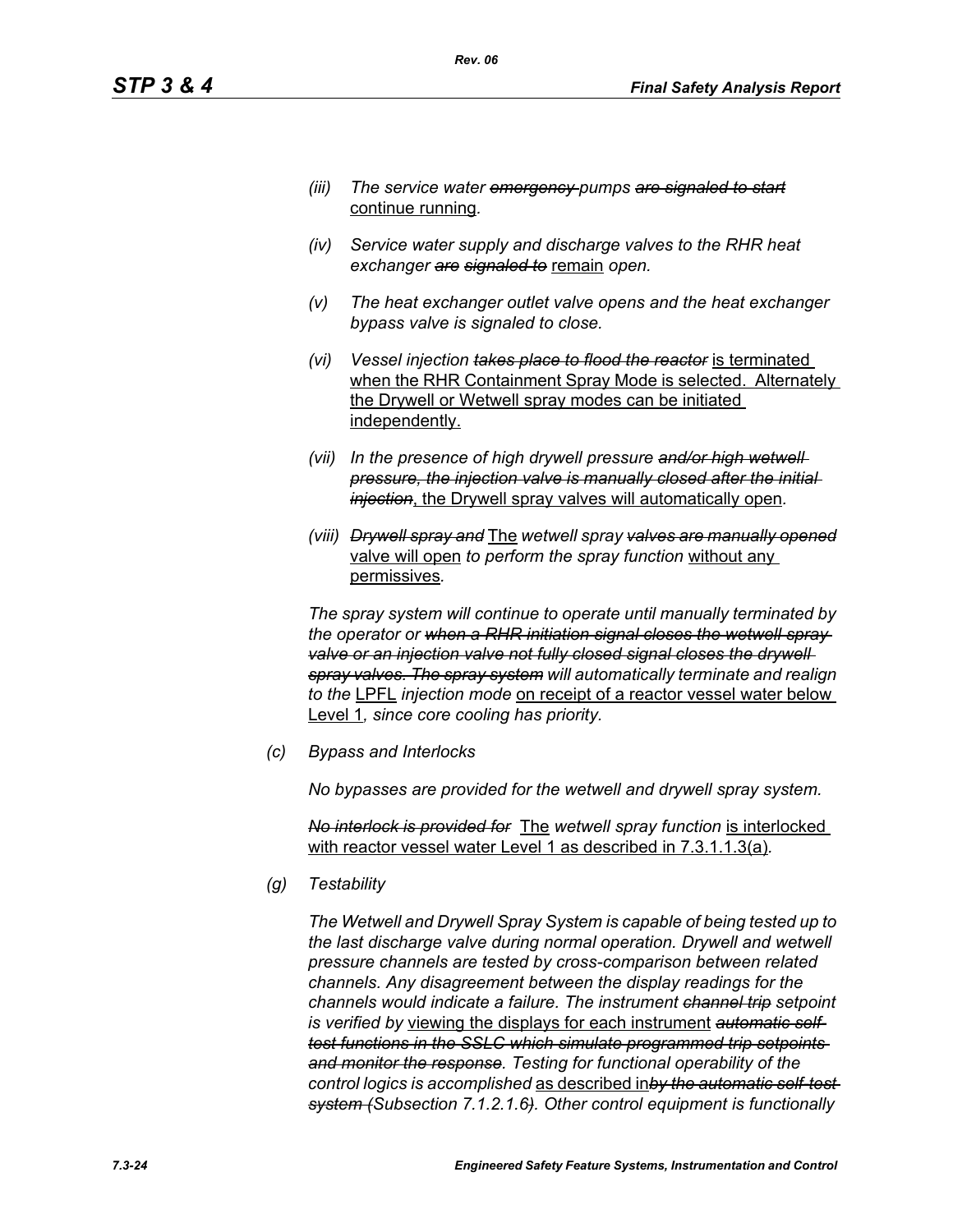*tested during manual testing of each loop. Indications in the form of panel lamps and annunciators are provided in the control room.*

*(i) Operational Considerations*

*See Chapter 16 for setpoints and margin.*Chapter 16 describes the methods for calculating setpoints and margins.

*(j) Parts of System Not Required for Safety*

*Rev. 06*

*The non-safety-related portions of the WDCS-RHR include the annunciators and the computer*PCF*. Other instrumentation considered non-safety-related are those indicators which are provided for operator information, but are not essential to correct operator action.*

#### **7.3.1.1.4 RHR/Suppression Pool Cooling Mode—Instrumentation and Control**

STD DEP T1 3.4-1

STD DEP 7.3-5

#### STD DEP 7.3-14

- *(3) Equipment Design*
	- *(b) Logic and Sequencing*

*The operating sequence of suppression pool cooling, following indication that SP temperature is HIGH, is as follows:*

- *(i) The RHR System pumps are started or continue to operate.*
- *(ii) Valves in other RHR modes are manually automatically repositioned to align to SPC mode.*
- *(iii) RHR service water discharge valves to the RHR heat exchanger are opened.*
- *(iv) If performed following LPFL initiation, the* Suppression Pool Cooling Modes switch is first "Armed" and the "Initiate" Pushbutton is pushed. At that time the *injection valves are manually closed and SP valves are opened.*
- *(v) The SPC mode will continue to operate until the operator closes the SPC discharge valves* activates another permitted mode *or when reactor low water level* below Level 1 *reoccurs, in which case the injection valve will auto-open and the SP discharge valve will auto-close.*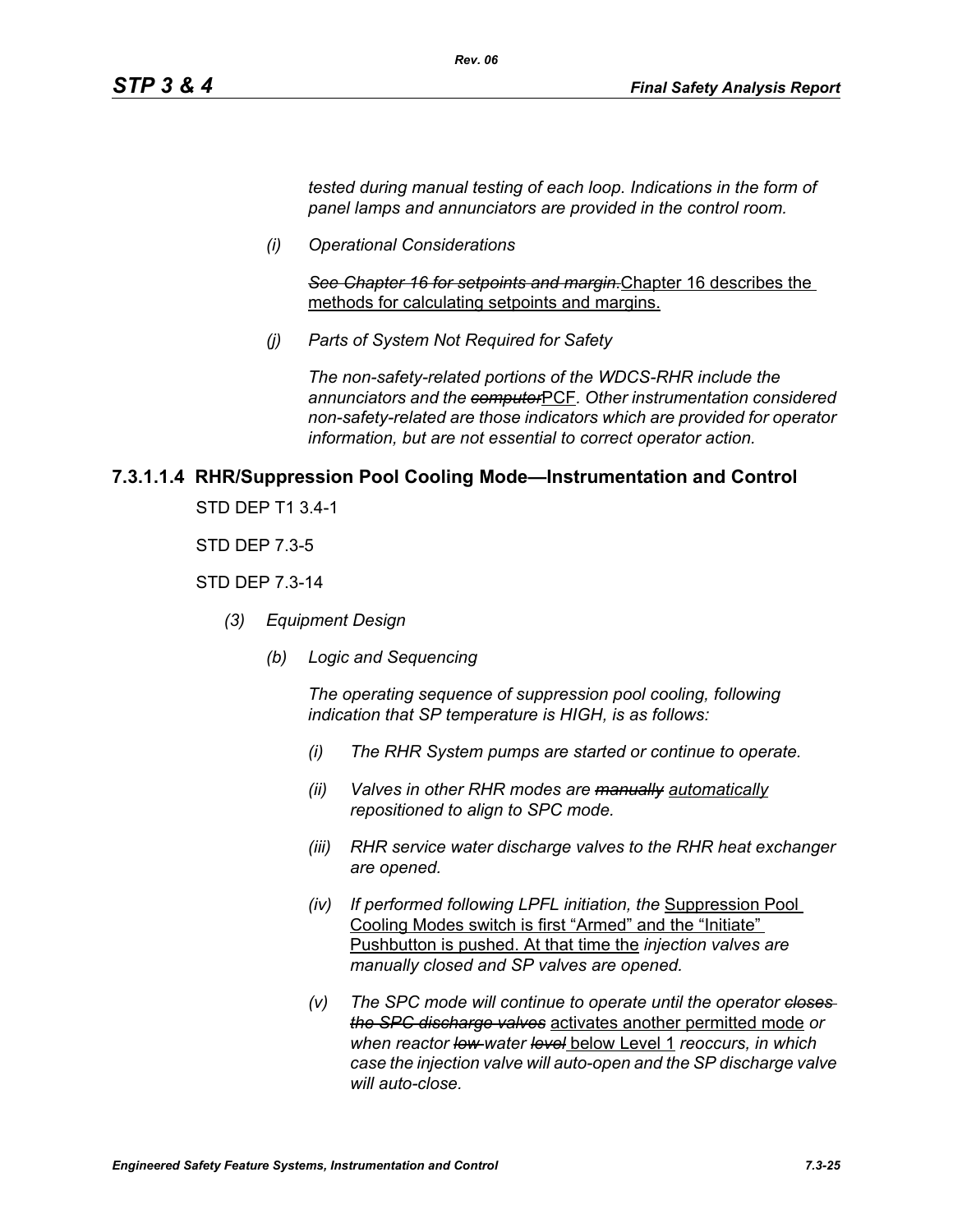- (vi) Automatic initiation of the SPC mode can only happen when initiated from the RHR Standby Mode. The operator must terminate this mode manually.
- *(g) Testability*

*Testing for functional operability of the control logic can be accomplished* as described in Subsection 7.1.2.1.6.*by the automatic system self-test.*

*(j) Parts of System Not Required for Safety*

*The non-safety-related portions of the SPC-RHR include the annunciators and the computer*PCF*. Other instrumentation considered non-safety-related are those indicators which are provided for operator information, but are not essential to correct operator action.*

# **7.3.1.1.5 Standby Gas Treatment System—Instrumentation and Controls**

STD DEP T1 3.4-1

- *(3) Equipment Design*
	- *(j) Parts of System Not Required for Safety*

*The non-safety-related portions of the SGTS include the annunciators and the computer*PCF*. Other instrumentation considered non-safetyrelated are those indicators which are provided for operator information, but are not essential to correct operator action.*

# **7.3.1.1.7 Reactor Building Cooling Water System and Reactor Service Water System — Instrumentation and Controls**

STD DEP T1 3.4-1

STD DEP 7.1-1

STD DEP 7.3-15

STD DEP Admin

*(3) Equipment Design*

*During normal operation, RCW water flows through the safety-related and non-safety-related equipment except the RHR and emergency diesel* jacket water cooling heat *exchangers.*

*(i) Safety Interfaces*

*The safety interfaces for the RCW System Division I, II, and III controls are as follows:*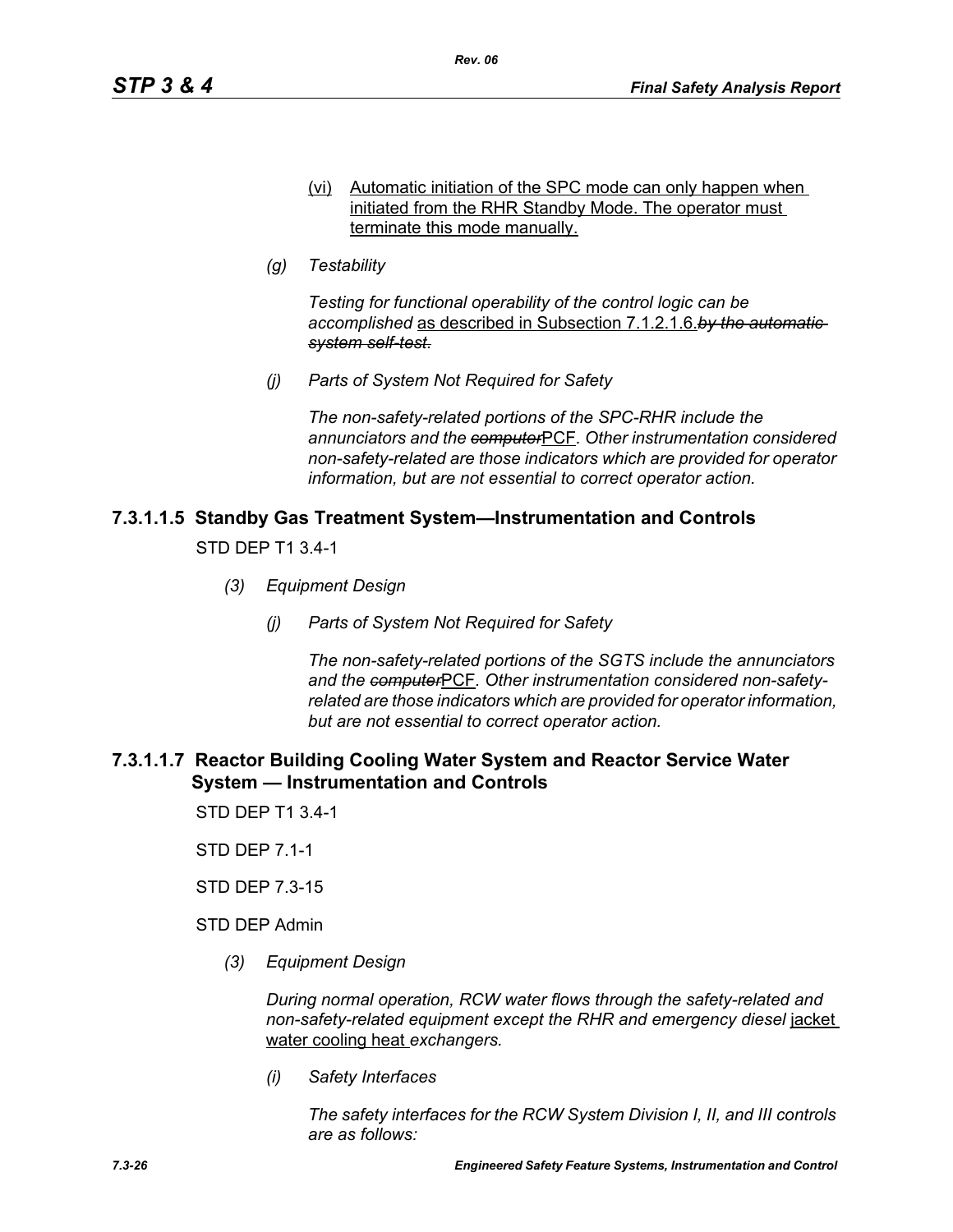- *Division I*, *and II*, and III *RCW flow signals to the MCR and Divisions I and II RCW flow signal to the RSS.*
- *RCW Hx* RSW *A or D strainer differential pressure MCR annunciator.*

*Rev. 06*

*(j) Operational Considerations*

*Process operating parameters and equipment status information are provided in the control room for the operator to accurately assess system performance. Alarms are also provided to indicate malfunction in the system. Refer to IBD Figure 7.3-7 for specific indication of equipment status in the control room. See Chapter 16 for setpoints and margin.*Chapter 16 describes the methods for calculating setpoints and margins.

*(k) Parts of System Not Required for Safety*

*The non-safety-related portions of the RCW System include the annunciators and the computer*PCF*. Other instrumentation considered non-safety-related are those indicators that are provided for operator information, but are not essential to correct operator action.*

# **7.3.1.1.9 HVAC Emergency Cooling Water System—Instrumentation and Control**

STD DEP Admin

*(3) Equipment Design*

*Lack of flow of Reactor Building cooling water to the refrigerant condenser automatically stops the refrigerator. Supply flow is controlled by the condensing pressure of the refrigerant. A flow switch provided at the chilled water line shuts down the refrigerator and chilled water pump* upon *indication of low flow in the chilled water line.*

# **7.3.1.1.10 High Pressure Nitrogen Gas Supply System—Instrumentation and Controls**

#### STD DEP Admin

- *(3) Equipment Design*
	- *(d) Redundancy and Diversity*

*The HPIN storage bottles are in two racks separated from each other. Additionally, in each rack there are two banks of two* five *bottles each. One bank is in service and the second is in standby.*

#### **7.3.1.1.11** *Flammability Control System – Instrumentation and Controls***Not Used**

STD DEP T1 2.14-1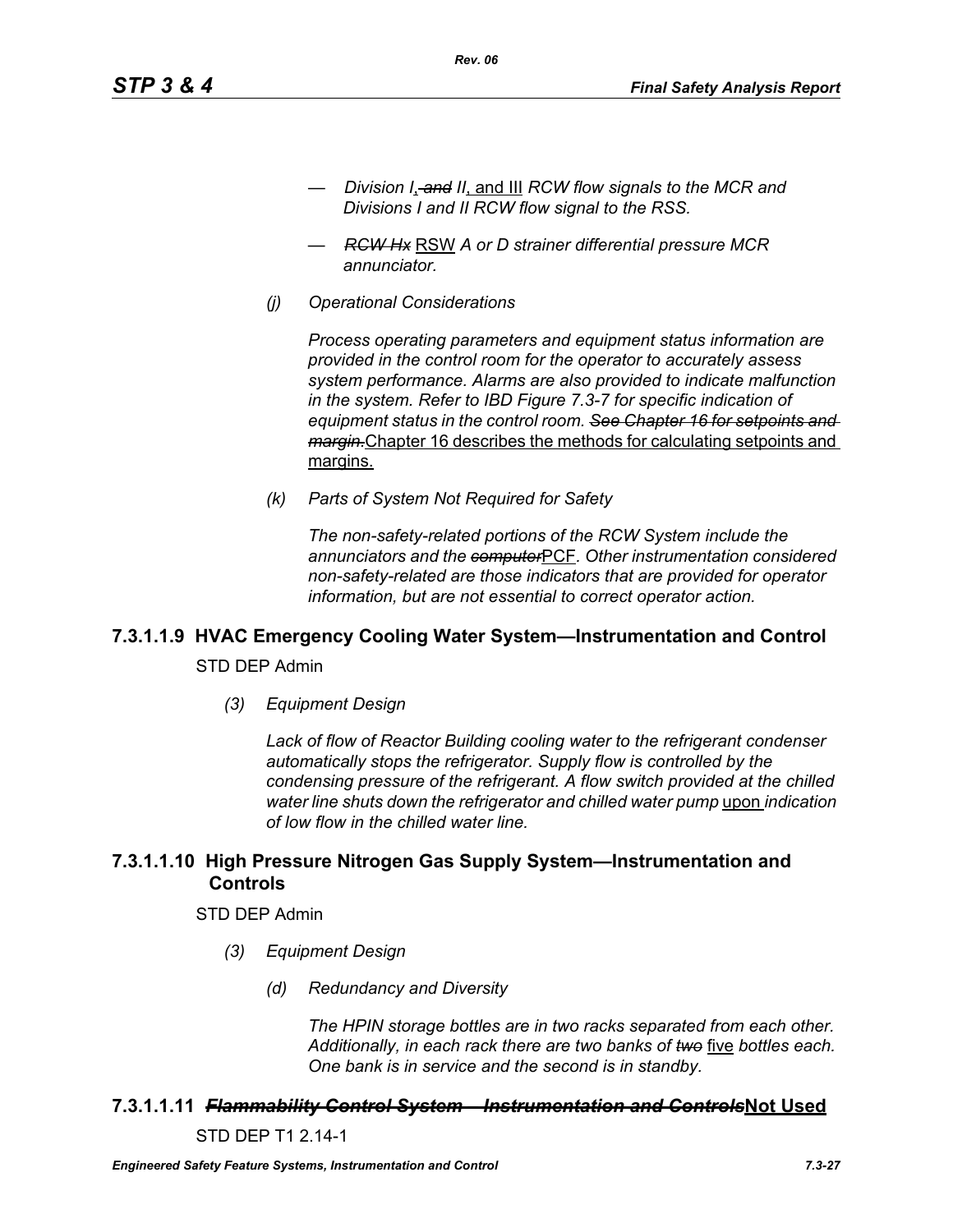*(See Subsection 6.2.5)*

#### **7.3.1.2 Design Basis Information**

STD DEP 1.8-1

STD DEP 7.1-1

STD DEP Admin

*IEEE-* 279 603 *defines the requirements for design bases* safety systems designations and the safety systems criteria (Sections 4 and 5). *Using the IEE 279 format, the* The *following nine paragraphs fulfill this requirement for systems and equipment described in this seciton.*

*(3) Number of Sensors and Location*

*There are no sensors in the LDS or ECCS, which have a spatial dependence, and, therefore, location information is not relevant. The only sensors used to detect essential variables of significant spatial dependence are the neutron flux detectors [Subsection 7.2.2.1(6*)*]*, the Suppression Pool Temperature Monitors [Subsection 7.6.1.7], *and the radiation detectors of the Process Radiation Monitoring System. These are in Section 7.6. All other systems discussed in Section 7.3 have sensors which have no spatial dependence.*

*(5) Margin Between Operational Limits*

*The* methods for calculating the *margin between operational limits and the limiting conditions of operation for the ESF System instruments are listed in*  described in *Chapter 16. The margin includes the consideration of sensor and instrument channel accuracy, response times, and setpoint drift.*

# **7.3.2 Analysis**

# **7.3.2.1 Emergency Core Cooling Systems—Instrumentation and Controls**

# **7.3.2.1.1 General Functional Requirements Conformance**

STD DEP 7.3-4

STD DEP 7.3-5

*Initiation of the Automatic Depressurization Subsystem (ADS) occurs when reactor vessel low water* below Level 1*level and drywell high pressure are sensed, or when the 8 minute drywell high pressure bypass timer* initiated by RPV Level 1 water level *runs out. Therefore it is not required that the nuclear system breach be inside the containment. This control arrangement is satisfactory in view of the automatic isolation of the reactor vessel for breaches outside the drywell and because the ADS is required only if the HPCF and/or RCIC System fail to maintain adequate reactor water level.*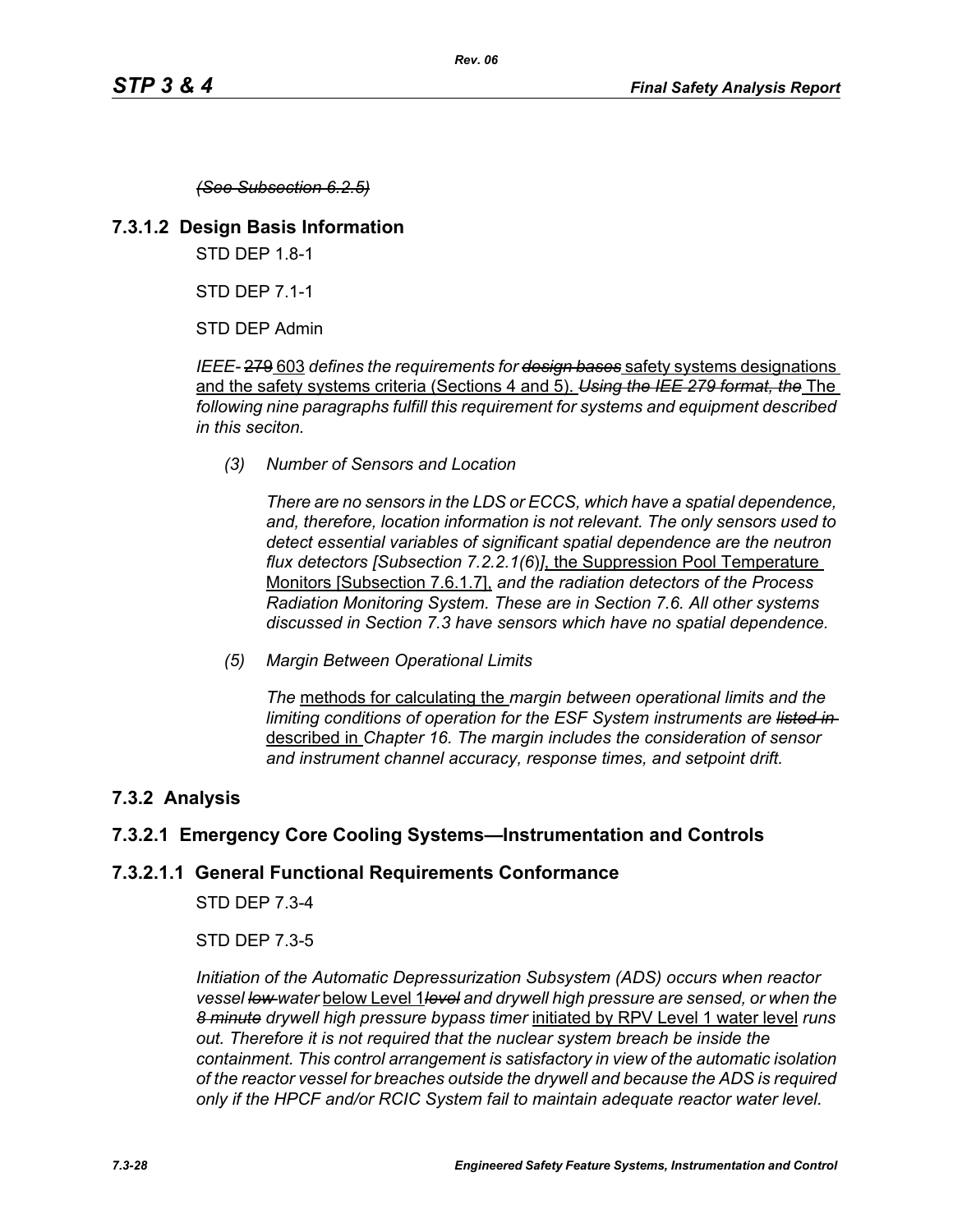*The control arrangement used for the ADS is designed to avoid spurious actuation (Figure 7.3-2). The ADS relief valves are controlled by two trip systems per division,*  both of which must be in the tripped state to initiate depressurization. Within each trip *system, both drywell pressure high trip or time out of the 8 minute drywell high pressure bypass timer and low* Level 1 *reactor water level trip are required to initiate a trip system.*

# **7.3.2.1.2 Specific Regulatory Requirements Conformance**

STD DEP T1 3.4-1

**STP DFP 1 1-2** 

STD DEP 1.8-1

STD DEP 7.3-1

STD DEP 7.3-5

STD DEP 7.3-7

STD DEP 7.3-16

STD DEP 7.3-17

*(1) 10CFR50.55a (IEEE-279*603*)*

*The ECCS incorporates two divisions of HPCF, one division of stream-driven RCIC, two divisions of ADS and three divisions (three loops) of LPFL (RHR/low pressure flooders). This automatically actuated network of Class 1E redundant high pressure and low pressure systems assures full compliance with IEEE- 279* 603*.*

*All components used for the ECCS are qualified for the environments in which they are located (Sections 3.10 and 3.11). All systems which make up the ECCS network are actuated by two-out-of-four logic combinations of sensors which monitor drywell pressure and reactor water level. There are a total of eight* wide range *water level sensors and four drywell pressure sensors which are supplied by the Nuclear Boiler System. These instruments are shared by the ECCS as well as the RPS and other systems which require actuation signals from these essential variables. However, each system receives all four signals as input to its own unique voting logic incorporated in the safety system logic and control (SSLC)* ESF Logic and Control System (ELCS) *network. If individual channels are bypassed for service or testing, the voting logic reverts to two-out-of-three.*

*Each of these electrical divisions contains one of the drywell pressure sensors and two of the reactor water level sensors which contribute to the two-out-of- four voting logic. All of these signals are multiplexed and passed* transmitted *through fiber-optic medium before entering the voting logic of the*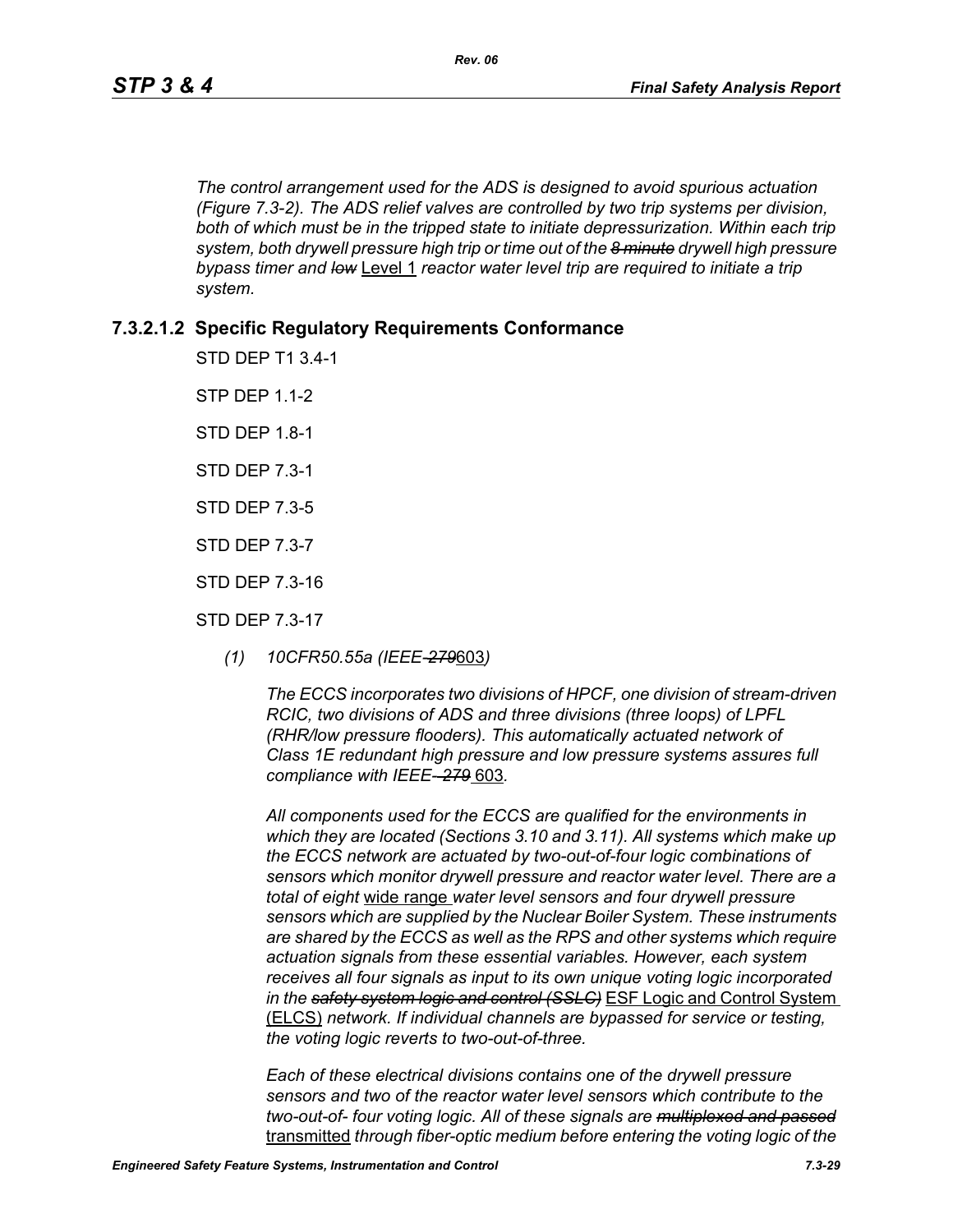*redundant divisions involved in the systems which make up the ECCS network.* 

*Separation and isolation is thus preserved both mechanically and electrically in accordance with IEEE-*603*279 and Regulatory Guide 1.75.*

*Other requirements of IEEE-*603*279, such as testing, bypasses, manual initiation, logic seal-in, etc., are described in Subsection 7.3.1.1.1.*

- *(3) Regulatory Guides (RGs)*
	- *(a) RG 1.22—"Periodic Testing of Protection System Actuation Functions"*
		- *(i) Periodic testing is interpreted to mean testing of actuation devices (which use pulse testing) but not to include testing of the actuated equipment which is tested during surveillance testing.*
	- *(c) RG 1.53—"Application of the Single-Failure Criterion to Nuclear Power Protection Systems"*

*The ECCS generally meets the requirements of RG 1.53 in addition to Section 4.2* 5.1*of IEEE-279* 603 *and IEEE-379. However, specific exception is taken with regard to Paragraph C-2 as follows: Specific items which cannot be energized for test during plant operation, or tested by other than continuity tests without degrading plant operability or safety, will be exempt from the requirements of this paragraph. (e.g., the SRV solenoid pilot valves)*

*(e) RG 1.75-"Physical Independence of Electric Systems"*

*The ECCS is in compliance with this regulatory guide assuming clarifications and alternates described in Subsection 7.1.2.10.5. Separation within the ECCS is such that controls, instrumentation, equipment, and wiring is segregated into four separate divisions designated I, II, III, and IV.* Sensor input signals are in Division I, II, III, and IV. Control logic is performed in Divisions I, II and III. *Control and motive power separation is maintained in the same manner. Separation is provided to maintain the independence of the four divisions of the circuits and equipment so that the protection functions required during and following any design basis event can be accomplished.*

- *(4) Branch Technical Positions (BTP)*
	- *(c) BTP ICSB 21—"Guidance for Application of Regulatory Guide 1.47"*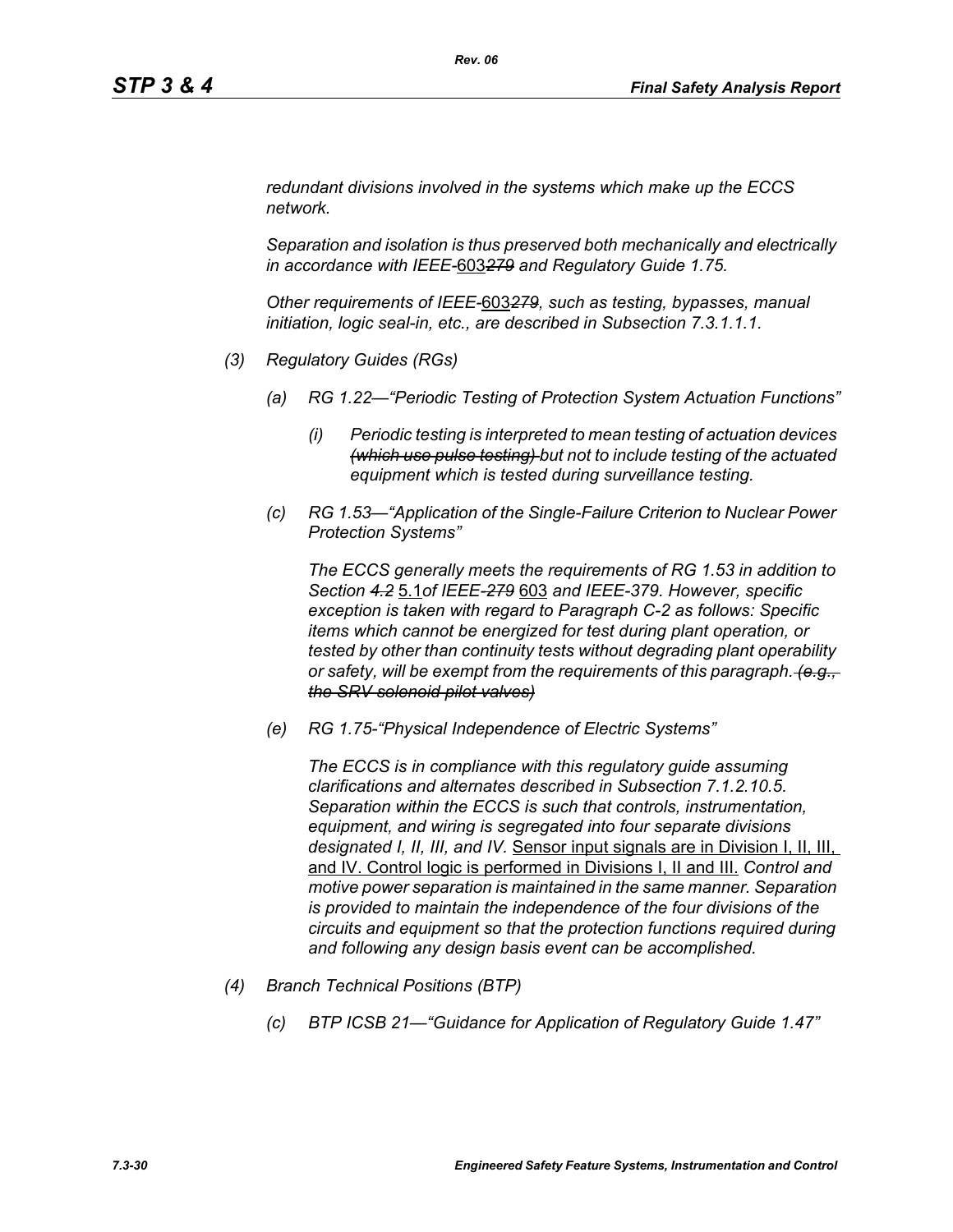*The ABWR design is a single unit.* ECCS is not shared between units. *Therefore, item B-2 of the BTP is not applicable. Otherwise, the ECCS is in full compliance with this BTP.*

*(d) BTP IGSB 22—"Guidance for Application of Regulatory Guide 1.22"*

*Rev. 06*

*In general, actuated equipment within the reactor protection system can be fully tested during reactor operation. Exceptions for the RPS scram function are discussed in Subsection 7.2.2.2.3.1 (10). Exceptions for ECCS* include *the ADS valve pilot solenoids and the LPFL shutdown valves which cannot be opened while the reactor is pressurized. However, both* these *can be tested during reactor shutdown. In addition, the ADS valve solenoids are monitored for continuity during the logic self- test.*

#### **7.3.2.2 Leak Detection and Isolation System—Instrumentation and Controls**

#### **7.3.2.2.2 Specific Regulatory Requirements Conformance**

STD DEP T1 3.4-1

STP DEP 1.1-2

STD DEP 1.8-1

*(1) 10CFR50.55a (IEEE-279*603*)*

*The LDS is* sensors and Digital Trip Functions (DTFs) are arranged as *a fourdivision system which is redundantly designed so that failure of any single element will not interfere with a required detection of leakage or isolation.*

*All components used for the safety isolation functions are qualified for the environments in which they are located (Sections 3.10 and 3.11). Most initiation parameters are represented by all four divisions which actuate the isolation functions via two-out-of-four logic permissives. Most of the sensors are provided by the Nuclear Boiler System. These instruments are shared by the ECCS, as well as the RPS and other systems which require actuation signals from these essential variables. However, each system receives all four signals as input to its own unique voting logic incorporated in the safety system logic and control (SSLC)* Reactor Trip and Isolation System (RTIS) and the ESF Logic and Control System (ELCS) *network. If individual channels are bypassed for service or testing, the voting logic reverts to twoout-of-three.*

*All of these signals are multiplexed and passed through fiber optic medium before entering the voting logic of the redundant divisions involved in the isolation valve logic. Separation and isolation are thus preserved both mechanically and electrically in accordance with IEEE-279*603 *and Regulatory Guide 1.75. For further information see Subsection 9A.5.5.7.*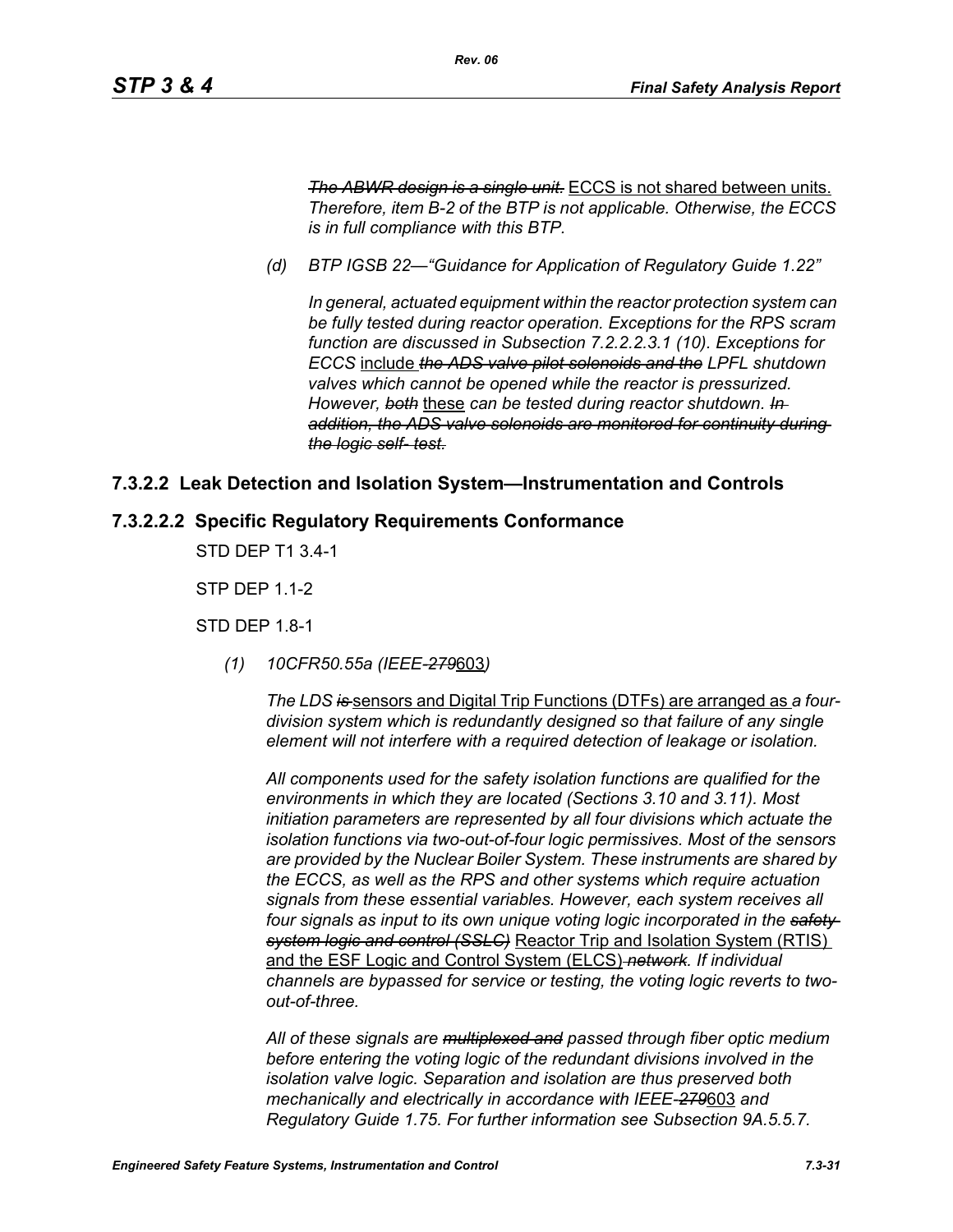*Other requirements of IEEE-*279603 *such as testing, bypasses, manual initiation logic seal-in, etc., are described in Subsection 7.3.1.1.2.*

*Rev. 06*

- *(4) Branch Technical Positions (BTPs)*
	- *(a) BTP ICSB 21—"Guidance for Application of Regulatory Guide 1.47"*

*The ABWR design is a single unit.* LDS is not shared between units. *Therefore, Item B-2 of the BTP is not applicable. Otherwise, the LDS is in full compliance with this BTP.*

#### **7.3.2.3 RHR/Wetwell and Drywell Spray Mode—Instrumentation and Controls**

#### **7.3.2.3.2 Specific Regulatory Requirements Conformance**

STP DEP 1.1-2

STD DEP 1.8-1

STD DEP 7.3-13

*(1) 10CFR50.55a (IEEE-279*603*)*

*All components used for the safety functions are qualified for the environments in which they are located (Sections 3.10 and 3.11). This* The Drywell Spray *mode of the RHR System (unlike the LPFL mode which is automatically actuated by LOCA) is automatically* can be manually *actuated should high pressure conditions occur in the drywell and wetwell air space.* The Wetwell Spray mode can be initiated at any time provided the proper permissives are present.

*The suppression cooling mode pool is designed in accordance with all requirements of IEEE-*279603 *as described in Subsection 7.3.1.1.3.*

*A clarification should be made with regard to IEEE-279, Section 4.19. The parent RHR System annunciates activity at the loop level (i.e., "RHR LOOP A, B, C ACTIVATED"). However, the individual mode of the RHR System is not separately annunciated.*

*(4) Branch Technical Positions (BTPs)*

*In accordance with the Standard Review Plan for Section 7.3, and with Table 7.1-2, only BTPs 21 and 22 are considered applicable for the WDSC* Wetwell / Drywell Spray *mode. They are addressed as follows:*

*(a) BTP ICSB 21— "Guidance for Application of Regulatory Guide 1.47"*

*The ABWR design is a single unit.* RHR equipment is not shared between units. *Therefore, Item B-2 of the BTP is not applicable. Otherwise, the WDSC is in full compliance with this BTP.*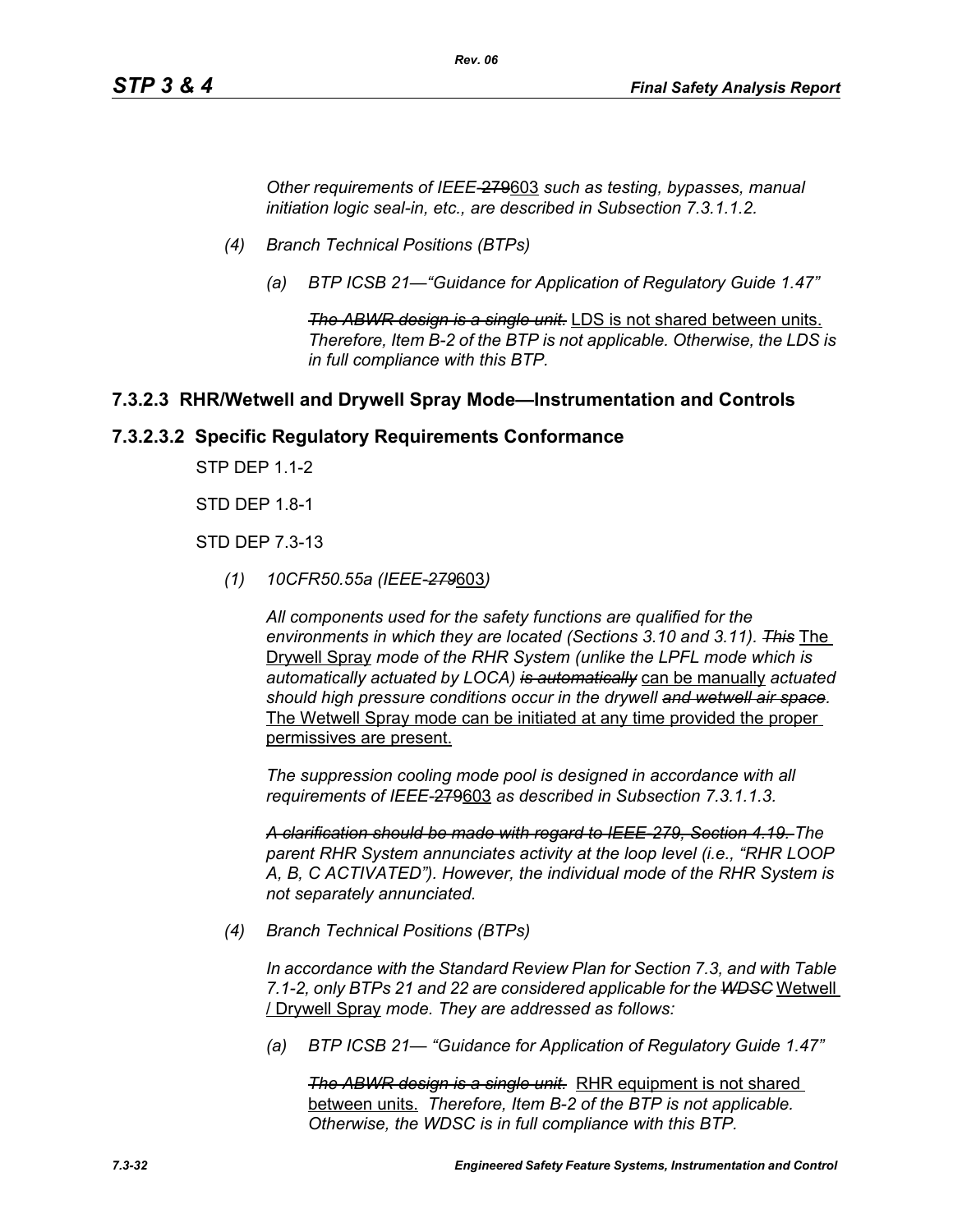# **7.3.2.4 RHR/Suppression Pool Cooling Mode—Instrumentation and Controls**

#### **7.3.2.4.2 Specific Regulatory Requirements Conformance**

**STP DFP 1 1-2** 

STD DEP 1.8-1

*(1) 10CFR50.55a (IEEE-279603)*

*The suppression cooling mode pool system is designed in accordance with all requirements of IEEE-*279603 *as described in Subsection 7.3.1.1.4.*

*A clarification should be made with regard to IEEE-279, Section 4.19. The parent RHR System annunciates activity at the loop level (i.e., "RHR LOOP A, B, C ACTIVATED"). However, the individual mode of the RHR System is not separately annunciated.*

- *(4) Branch Technical Positions (BTPs)*
	- *(a) BTP ICSB 21— "Guidance for Application of Regulatory Guide 1.47"*

**The ABWR design is a single unit.** RHR equipment is not shared between units. *Therefore, Item B-2 of the BTP is not applicable. Otherwise, the SPC mode is in full compliance with this BTP.*

# **7.3.2.5 Standby Gas Treatment System—Instrumentation and Controls**

#### **7.3.2.5.2 Specific Regulatory Requirements Conformance**

STP DEP 1.1-2

STD DEP 1.8-1

*(1) 10CFR50.55a (IEEE-279603)*

*The SGTS is designed to meet all the requirements of IEEE-*279603*. Detailed system design descriptions are given in Subsection 7.3.1.1.5.*

- *(4) Branch Technical Positions (BTPs)*
	- *(a) BTP ICSB 21— "Guidance for Application for Regulatory Guide 1.47"*

*The ABWR design is a single unit.* SGT equipment is not shared between units. *Therefore, Item B-2 of the BTP is not applicable. Otherwise, the SGTS is in full compliance with this BTP.*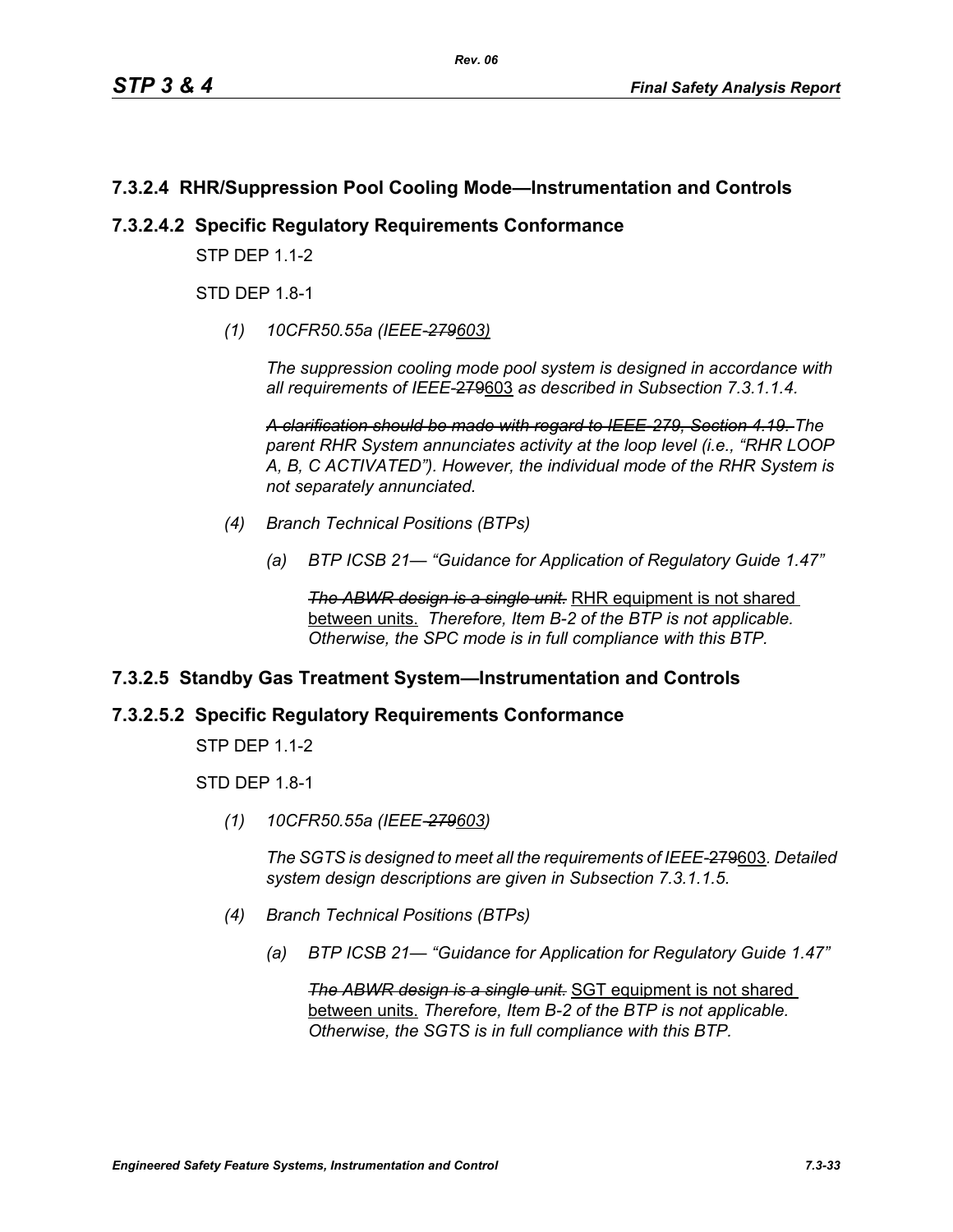#### **7.3.2.6 Emergency Diesel Generator Support System—Instrumentation and Control**

# **7.3.2.6.2 Specific Regulatory Requirements Conformance**

STP DEP 1.1-2

 $STD$  DFP 1.8-1

- *(1) 10CFR50.55a (IEEE-279*603*)*
- *(4) Branch Technical Positions (BTPs)*
	- *(a) BTP ICSB 21— "Guidance for Application for Regulatory Guide 1.47"*

*The ABWR design is a single unit.* DG support equipment is not shared between units. *Therefore, Item B-2 of the BTP is not applicable. Otherwise, the diesel generator support systems are in full compliance with this BTP.*

#### **7.3.2.7 Reactor Building Cooling Water System and Reactor Service Water System Instrumentation and Controls**

# **7.3.2.7.2 Specific Regulatory Requirements Conformance**

STP DFP 11-2

STD DEP 1.8-1

*(1) 10CFR50.55a (IEEE-279603)*

*The RCW and the RSW Systems are designed to meet all applicable requirements of IEEE-*279603*. Detailed system design descriptions are given in Subsection 7.3.1.1.7 and in Section 9.2.*

- *(4) Branch Technical Positions (BTPs)*
	- *(a) BTP ICSB 21— "Guidance for Application for Regulatory Guide 1.47"*

*The ABWR design is a single unit.* RCW equipment is not shared between units. *Therefore, Item B-2 of the BTP is not applicable. Otherwise, the RCW is in full compliance with this BTP.*

# **7.3.2.8 Essential HVAC Systems—Instrumentation and Control**

# **7.3.2.8.2 Specific Regulatory Requirements Conformance**

STP DEP 1.1-2

STD DEP 1.8-1

STD DEP Admin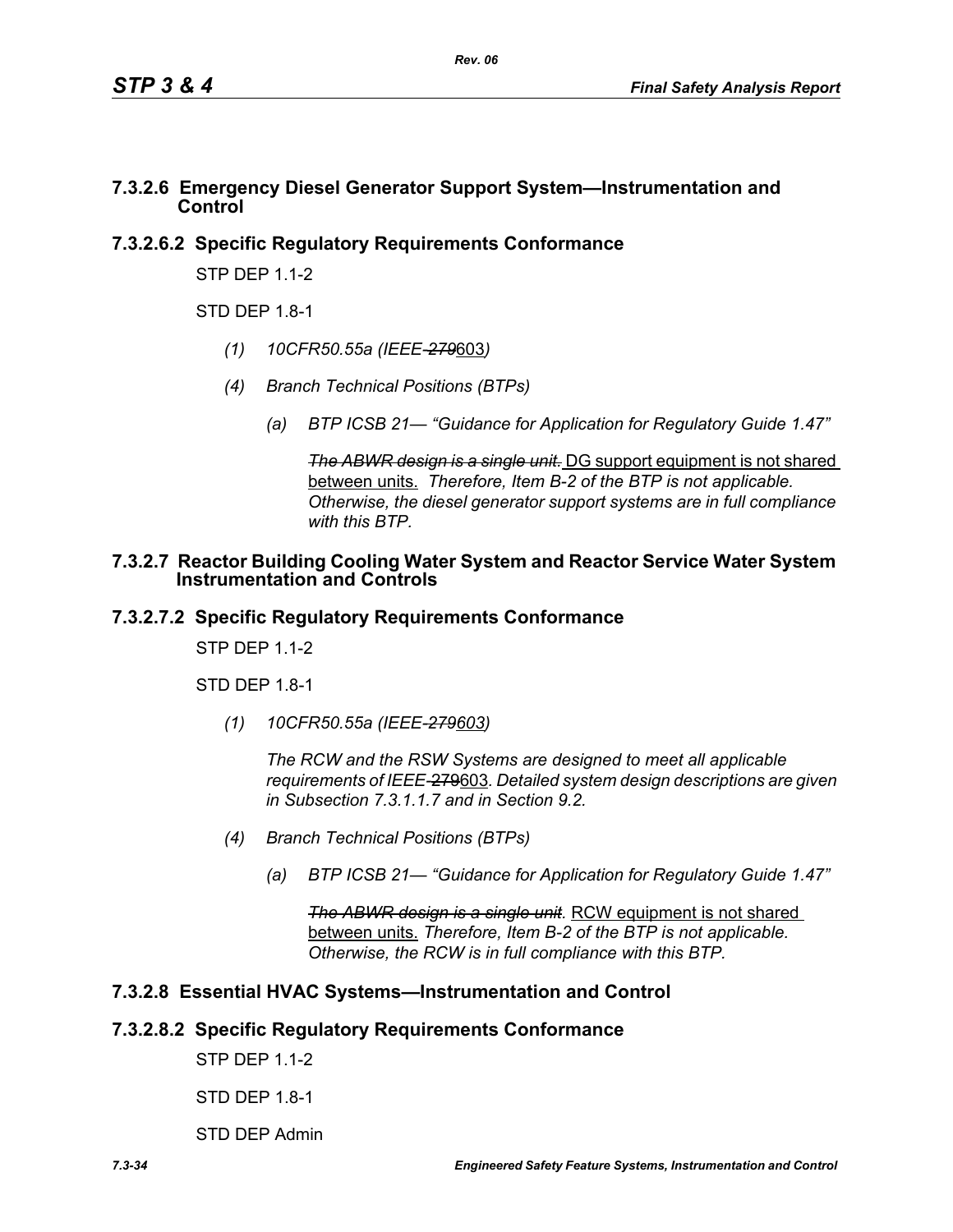*(1) 10CFR50.55a (IEEE-279*603*)*

*The essential HVAC Systems (HVAC) have two* are powered by three *independent electrical divisions and are redundantly designed so that failure of any single electrical component will not interfere with the required safety action of the system.*

*The HVAC System utilizes mechanical Divisions A & B* A, B, and C *corresponding with electrical Divisions I & II,* I, II, and III, *respectively. Electrical separation is maintained between the redundant divisions.*

*The HVAC System is designed to meet all applicable requirements of IEEE-*279603*. Detailed system design descriptions are given in Subsection 7.3.1.1.8 and in Chapter 9.*

- *(4) Branch Technical Positions (BTPs)*
	- *(a) BTP ICSB 21— "Guidance for Application for Regulatory Guide 1.47"*

*The ABWR design is a single unit.* HVAC equipment is not shared between units. *Therefore, item B-2 of the BTP is not applicable. Otherwise, the HVAC System is in full compliance with this BTP.*

# **7.3.2.9 HVAC Emergency Cooling Water System—Instrumentation and Control**

#### **7.3.2.9.2 Specific Regulatory Requirements Conformance**

STP DEP 1.1-2

STD DEP 1.8-1

*(1) 10CFR50.55a (IEEE-279603)*

*The HECW System is designed to meet all applicable requirements of IEEE-*279603*. Detailed system design descriptions are given in Subsection 7.3.1.1.9 and in Chapter 9.*

- *(4) Branch Technical Positions (BTPs)*
	- *(a) BTP ICSB 21— "Guidance for Application for Regulatory Guide 1.47"*

*The ABWR design is a single unit.* HECW is not shared between units. *Therefore, Item B-2 of the BTP is not applicable. Otherwise, the HECW System is in full compliance with this BTP.*

#### **7.3.2.10 High Pressure Nitrogen Gas Supply System—Instrumentation and Controls**

# **7.3.2.10.2 Specific Regulatory Requirements Conformance**

STP DEP 1.1-2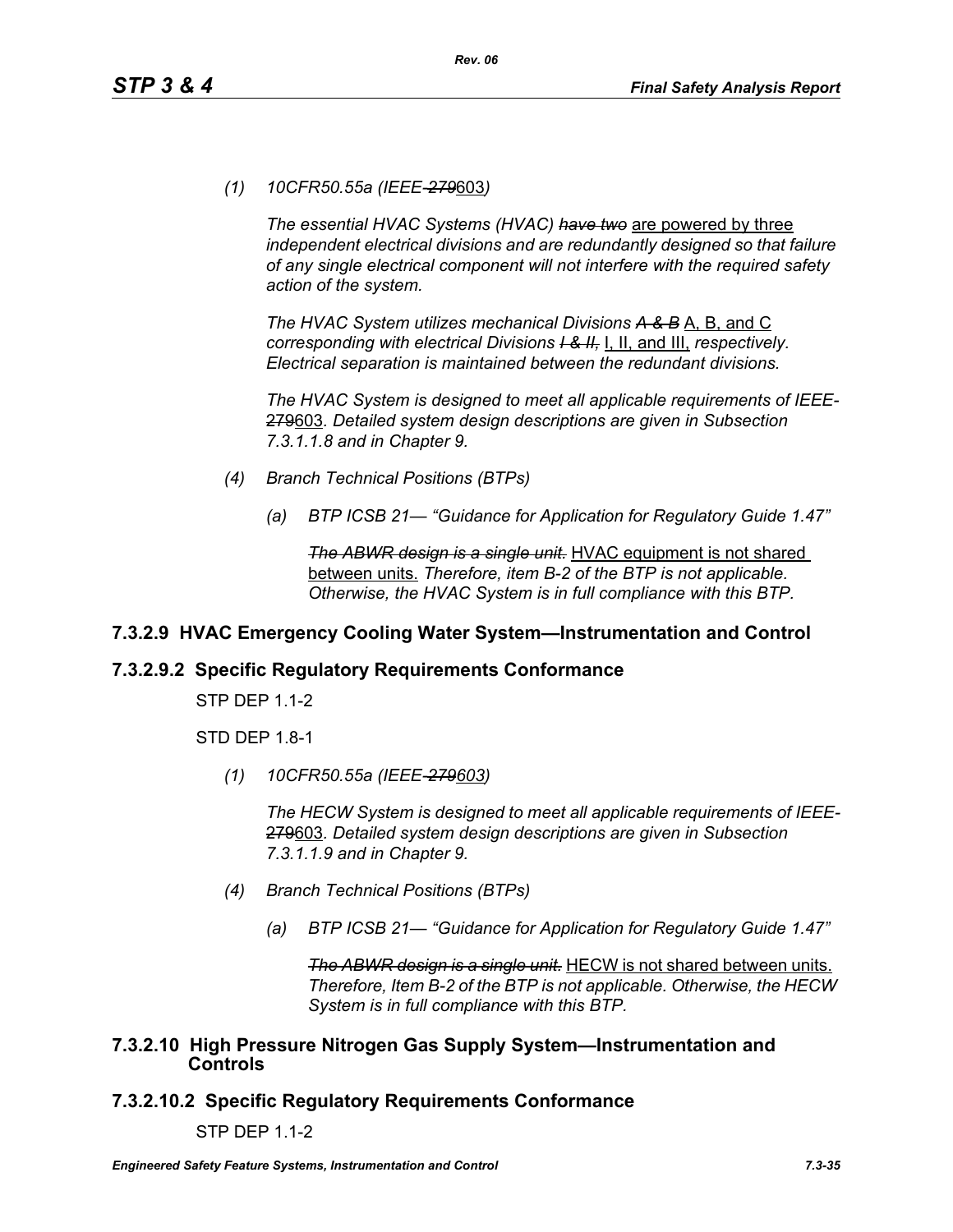STD DEP 1.8-1

*(1) 10CFR50.55a (IEEE*-279603*)*

*The HPIN System is designed to meet all applicable requirements of IEEE- 279*603*. Detailed system design descriptions are given in Subsection 7.3.1.1.10 and in Chapter 6.*

- *(4) Branch Technical Positions (BTPs)*
	- *(a) BTP ICSB 21— "Guidance for Application for Regulatory Guide 1.47"*

*The ABWR design is a single unit.* HPIN is not shared between units. *Therefore, Item B-2 of the BTP is not applicable.* 

# **7.3.3 COL License Information**

# **7.3.3.1 Cooling Temperature Profiles for Class 1E Digital Equipment**

The following standard supplement addresses COL License Information Item 7.1.

The room profiles for equipment qualification are included in Appendix 3I. These profiles wil be confirmed as part of the pre-operational testing. See Tier 1 Table 3.4 item 14(b).

# **7.3.4 References**

STD DEP 16.3-100

7.3-2 [WCAP-17119-P "Methodology for South Texas Project Units 3 & 4 ABWR Technical Specification Setpoints".]<sup>\*</sup>

<sup>\*</sup> See Subsection 7.1.2.10.9.